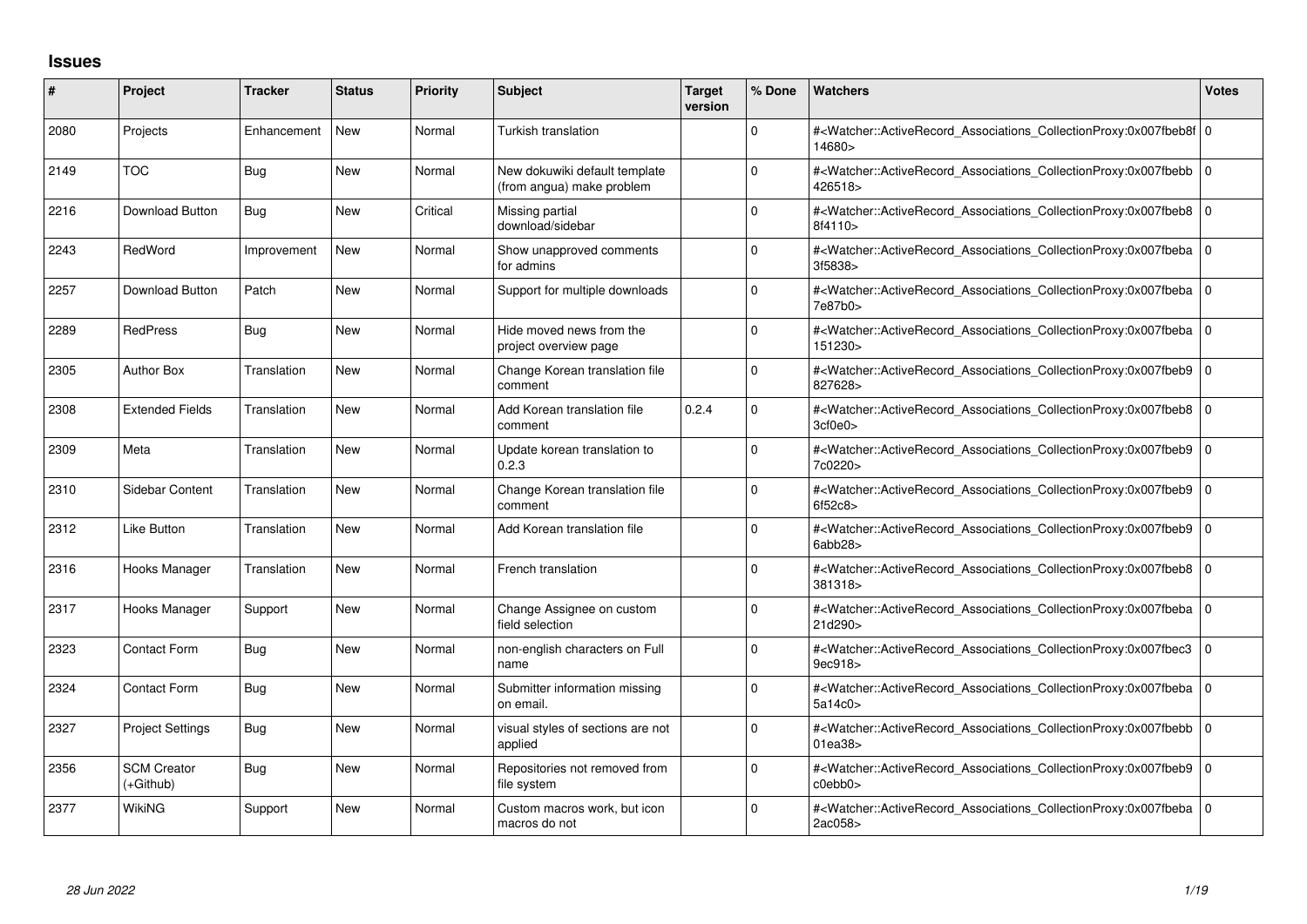| #    | Project                           | <b>Tracker</b>                    | <b>Status</b> | <b>Priority</b> | Subject                                                                                     | <b>Target</b><br>version | % Done          | Watchers                                                                                                                                                                  | <b>Votes</b> |
|------|-----------------------------------|-----------------------------------|---------------|-----------------|---------------------------------------------------------------------------------------------|--------------------------|-----------------|---------------------------------------------------------------------------------------------------------------------------------------------------------------------------|--------------|
| 2389 | <b>SCM Creator</b><br>$(+Github)$ | Feature                           | New           | Normal          | Reporter, non members and<br>anonymous have too much<br>access by default                   |                          | $\mathbf 0$     | # <watcher::activerecord_associations_collectionproxy:0x007fbec3<br>85d070&gt;</watcher::activerecord_associations_collectionproxy:0x007fbec3<br>                         | 0            |
| 2399 | Projects                          | Support                           | <b>New</b>    | Normal          | ChiliProject cleanup                                                                        |                          | $\mathbf 0$     | # <watcher::activerecord_associations_collectionproxy:0x007fbeb9 0<br="">120410&gt;</watcher::activerecord_associations_collectionproxy:0x007fbeb9>                       |              |
| 2400 | Projects                          | Support                           | New           | Normal          | Redmine $<$ 3.x clean up                                                                    |                          | $\Omega$        | # <watcher::activerecord_associations_collectionproxy:0x007fbec3<br>54f4f0&gt;</watcher::activerecord_associations_collectionproxy:0x007fbec3<br>                         | 0            |
| 2416 | Projects                          | Feature                           | New           | Normal          | Starred issues                                                                              |                          | 0               | # <watcher::activerecord_associations_collectionproxy:0x007fbeba 0<br=""  ="">3bbf70&gt;</watcher::activerecord_associations_collectionproxy:0x007fbeba>                  |              |
| 2420 | <b>SCM Creator</b><br>(+Github)   | <b>Bug</b>                        | New           | Normal          | Creating a Github repository<br>fails                                                       |                          | $\mathbf 0$     | # <watcher::activerecord_associations_collectionproxy:0x007fbeba 0<br=""  ="">ab4e08&gt;</watcher::activerecord_associations_collectionproxy:0x007fbeba>                  |              |
| 2421 | <b>SCM Creator</b><br>(+Github)   | <b>Bug</b>                        | <b>New</b>    | Normal          | The access to Git is based on<br>projects identifier.                                       |                          | $\Omega$        | # <watcher::activerecord_associations_collectionproxy:0x007fbeba 0<br=""  ="">4ac3a8</watcher::activerecord_associations_collectionproxy:0x007fbeba>                      |              |
| 2422 | Subscription                      | <b>Bug</b>                        | New           | Normal          | User is not removed from<br>project_subscribers table when<br>user is deleted from Redmine. |                          | $\Omega$        | # <watcher::activerecord_associations_collectionproxy:0x007fbeba 0<br=""  ="">93d610&gt;</watcher::activerecord_associations_collectionproxy:0x007fbeba>                  |              |
| 2424 | CD-Index                          | Feature                           | New           | Normal          | Option to skip thumbnail(s)                                                                 |                          | $\mathbf 0$     | # <watcher::activerecord_associations_collectionproxy:0x007fbec3<br>94d5e8&gt;</watcher::activerecord_associations_collectionproxy:0x007fbec3<br>                         | l O          |
| 2425 | CD-Index                          | Feature                           | <b>New</b>    | Normal          | Content rating data for images<br>and videos                                                |                          | $\Omega$        | # <watcher::activerecord_associations_collectionproxy:0x007fbeb9f 0<br="">042e8&gt;</watcher::activerecord_associations_collectionproxy:0x007fbeb9f>                      |              |
| 2431 | Projects                          | Improvement                       | New           | Normal          | Fix location of known_hosts for<br>www-data                                                 |                          | $\mathbf 0$     | # <watcher::activerecord_associations_collectionproxy:0x007fbebb<br>112188&gt;</watcher::activerecord_associations_collectionproxy:0x007fbebb<br>                         | l O          |
| 2442 | <b>Contact Form</b>               | Feature                           | <b>New</b>    | Minor           | Put sender's email into From                                                                |                          | $\Omega$        | # <watcher::activerecord_associations_collectionproxy:0x007fbeb8 0<br=""><math>43</math>fc<math>00</math></watcher::activerecord_associations_collectionproxy:0x007fbeb8> |              |
| 2446 | <b>SCM Creator</b><br>$(+Github)$ | Patch                             | New           | Normal          | Supports redmine 3.4                                                                        |                          | $\Omega$        | # <watcher::activerecord_associations_collectionproxy:0x007fbeb9f 0<br="">99cd0&gt;</watcher::activerecord_associations_collectionproxy:0x007fbeb9f>                      |              |
| 2447 | <b>Extended Fields</b>            | Bug                               | New           | Normal          | Support Redmine 4.0<br>NoMethodError: undefined<br>method `attr_protected'                  |                          | $\Omega$        | # <watcher::activerecord_associations_collectionproxy:0x007fbeb9 0<br=""  ="">9e4a60&gt;</watcher::activerecord_associations_collectionproxy:0x007fbeb9>                  |              |
| 512  | Orangutan::Redmin<br>е            | Improvement                       | In Progress   | Normal          | Detect lunch time when<br>suggesting tasks                                                  | 1.07                     | 50              | # <watcher::activerecord_associations_collectionproxy:0x007fbeb8 3<br="">287228&gt;</watcher::activerecord_associations_collectionproxy:0x007fbeb8>                       |              |
| 936  | Orangutan                         | Improvement                       | In Progress   | Normal          | Documentation                                                                               |                          | $30\,$          | # <watcher::activerecord_associations_collectionproxy:0x007fbeb8<br>5a8ad8&gt;</watcher::activerecord_associations_collectionproxy:0x007fbeb8<br>                         | l O          |
| 1075 | Orangutan                         | Enhancement   In Progress   Minor |               |                 | Separate Orangutan core<br>(reusable bot code) from<br>Redmine code                         | 2.00                     | 0               | # <watcher::activerecord_associations_collectionproxy:0x007fbeb8 0<br="">4776a0&gt;</watcher::activerecord_associations_collectionproxy:0x007fbeb8>                       |              |
| 1716 | Projects                          | Feature                           | In Progress   | Normal          | Orangutan video/chat demo                                                                   |                          | 10 <sup>1</sup> | # <watcher::activerecord_associations_collectionproxy:0x007fbec3 0<br="">db64b8</watcher::activerecord_associations_collectionproxy:0x007fbec3>                           |              |
| 1989 | Projects                          | Bug                               | In Progress   | Normal          | Кирилиця в рекламі                                                                          |                          | 90              | # <watcher::activerecord_associations_collectionproxy:0x007fbeba 0<br=""  ="">eb57f0&gt;</watcher::activerecord_associations_collectionproxy:0x007fbeba>                  |              |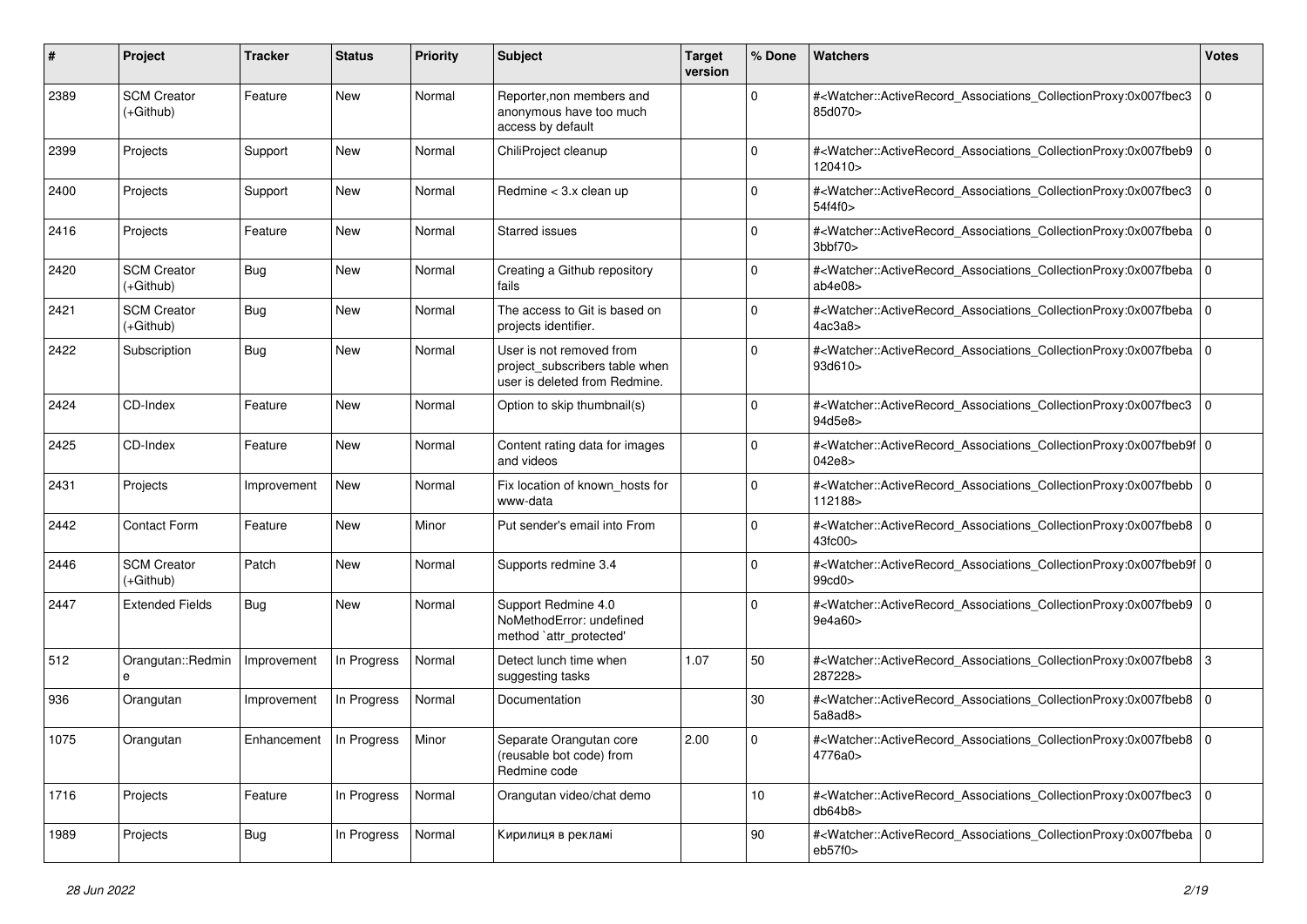| #    | Project                           | <b>Tracker</b> | <b>Status</b> | <b>Priority</b> | Subject                                                                                                                                                                                                                                                                                                                                                       | <b>Target</b><br>version | % Done      | Watchers                                                                                                                                                 | <b>Votes</b>   |
|------|-----------------------------------|----------------|---------------|-----------------|---------------------------------------------------------------------------------------------------------------------------------------------------------------------------------------------------------------------------------------------------------------------------------------------------------------------------------------------------------------|--------------------------|-------------|----------------------------------------------------------------------------------------------------------------------------------------------------------|----------------|
| 2098 | <b>Extended Fields</b>            | Bug            | In Progress   | Major           | Failure in XLS Export<br>(undefined method<br>`find_custom_field_template' for<br># <xlsexportcontroller)< td=""><td>0.2.4</td><td>90</td><td>#<watcher::activerecord_associations_collectionproxy:0x007fbeb9<br>97ea08&gt;</watcher::activerecord_associations_collectionproxy:0x007fbeb9<br></td><td><math>\overline{c}</math></td></xlsexportcontroller)<> | 0.2.4                    | 90          | # <watcher::activerecord_associations_collectionproxy:0x007fbeb9<br>97ea08&gt;</watcher::activerecord_associations_collectionproxy:0x007fbeb9<br>        | $\overline{c}$ |
| 2131 | <b>Project Settings</b>           | Feature        | In Progress   | Normal          | Redmine 2 / Rails 3<br>compatibility                                                                                                                                                                                                                                                                                                                          |                          | 80          | # <watcher::activerecord_associations_collectionproxy:0x007fbeb9 2<br="">c4df18&gt;</watcher::activerecord_associations_collectionproxy:0x007fbeb9>      |                |
| 2161 | <b>Extended Fields</b>            | Support        | In Progress   | Critical        | Internal error On New Issues<br>tab                                                                                                                                                                                                                                                                                                                           |                          | $\mathbf 0$ | # <watcher::activerecord_associations_collectionproxy:0x007fbeba 0<br="">3e0a00&gt;</watcher::activerecord_associations_collectionproxy:0x007fbeba>      |                |
| 2227 | <b>Extended Fields</b>            | Feature        | In Progress   | Normal          | Altering form elements for<br>custom fields                                                                                                                                                                                                                                                                                                                   | 0.2.4                    | 50          | # <watcher::activerecord_associations_collectionproxy:0x007fbeb9 0<br="">d56130&gt;</watcher::activerecord_associations_collectionproxy:0x007fbeb9>      |                |
| 2273 | Hooks Manager                     | Support        | In Progress   | Normal          | Hook is invalid                                                                                                                                                                                                                                                                                                                                               |                          | 0           | # <watcher::activerecord_associations_collectionproxy:0x007fbeba 0<br=""  ="">393750&gt;</watcher::activerecord_associations_collectionproxy:0x007fbeba> |                |
| 2285 | WordMine                          | Support        | In Progress   | Normal          | Can't get this to work                                                                                                                                                                                                                                                                                                                                        |                          | 0           | # <watcher::activerecord_associations_collectionproxy:0x007fbeb8 0<br=""  ="">d3df78&gt;</watcher::activerecord_associations_collectionproxy:0x007fbeb8> |                |
| 2298 | RedWord                           | Support        | In Progress   | Normal          | Theme review by WordPress<br>reviewers                                                                                                                                                                                                                                                                                                                        |                          | 10          | # <watcher::activerecord_associations_collectionproxy:0x007fbeba 0<br=""  ="">a2a0a0&gt;</watcher::activerecord_associations_collectionproxy:0x007fbeba> |                |
| 2318 | <b>Extended Fields</b>            | Bug            | In Progress   | Normal          | Issues as pdf                                                                                                                                                                                                                                                                                                                                                 | 0.2.4                    | 90          | # <watcher::activerecord_associations_collectionproxy:0x007fbeb9 0<br="">c7c110&gt;</watcher::activerecord_associations_collectionproxy:0x007fbeb9>      |                |
| 2359 | <b>Extended Fields</b>            | Bug            | In Progress   | Normal          | Extended fields plugin breaks<br>PDF export                                                                                                                                                                                                                                                                                                                   | 0.2.4                    | 90          | # <watcher::activerecord_associations_collectionproxy:0x007fbeb8 0<br="">d4b448&gt;</watcher::activerecord_associations_collectionproxy:0x007fbeb8>      |                |
| 2365 | <b>Extended Fields</b>            | Feature        | In Progress   | Normal          | Adding Redmine 3.0 support                                                                                                                                                                                                                                                                                                                                    | 0.2.4                    | 50          | # <watcher::activerecord_associations_collectionproxy:0x007fbeb9 0<br="">ea0108&gt;</watcher::activerecord_associations_collectionproxy:0x007fbeb9>      |                |
| 2378 | <b>Project Alias</b>              | Bug            | In Progress   | Major           | Compatibility to Redmine 3.0.1                                                                                                                                                                                                                                                                                                                                | 0.1.1                    | 100         | # <watcher::activerecord_associations_collectionproxy:0x007fbeb9 0<br=""  ="">a40a18&gt;</watcher::activerecord_associations_collectionproxy:0x007fbeb9> |                |
| 2384 | Hooks Manager                     | Bug            | In Progress   | Normal          | Redmine v3?                                                                                                                                                                                                                                                                                                                                                   | 1.0.2                    | 50          | # <watcher::activerecord_associations_collectionproxy:0x007fbec3<br>ce0700&gt;</watcher::activerecord_associations_collectionproxy:0x007fbec3<br>        | $\mathbf 0$    |
| 2391 | <b>Contact Form</b>               | Support        | In Progress   | Normal          | Redmine 3.1 support?                                                                                                                                                                                                                                                                                                                                          | 0.1.2                    | 50          | # <watcher::activerecord_associations_collectionproxy:0x007fbeb9 0<br="">da61d0&gt;</watcher::activerecord_associations_collectionproxy:0x007fbeb9>      |                |
| 2439 | Red-Andy                          | Support        | In Progress   | Normal          | Text color in add menu $(+)$ is too   1.10<br>dark                                                                                                                                                                                                                                                                                                            |                          | 90          | # <watcher::activerecord_associations_collectionproxy:0x007fbeb8 0<br="">66cfc8</watcher::activerecord_associations_collectionproxy:0x007fbeb8>          |                |
| 1725 | Red-Andy                          | Feature        | Deferred      | Normal          | Stick footer to the bottom of a<br>page                                                                                                                                                                                                                                                                                                                       |                          | 50          | # <watcher::activerecord_associations_collectionproxy:0x007fbebaf<br>79790&gt;</watcher::activerecord_associations_collectionproxy:0x007fbebaf<br>       |                |
| 1828 | <b>Contact Form</b>               | Support        | Deferred      | Normal          | Incorrect from/reply to address<br>used in sent email                                                                                                                                                                                                                                                                                                         |                          | 40          | # <watcher::activerecord_associations_collectionproxy:0x007fbec3 0<br=""  ="">9f6238&gt;</watcher::activerecord_associations_collectionproxy:0x007fbec3> |                |
| 1878 | <b>SCM Creator</b><br>$(+Github)$ | Support        | Deferred      | Normal          | Don't create bare GIt repository                                                                                                                                                                                                                                                                                                                              |                          | $\mathbf 0$ | # <watcher::activerecord_associations_collectionproxy:0x007fbeb9 0<br=""  ="">5ea248&gt;</watcher::activerecord_associations_collectionproxy:0x007fbeb9> |                |
| 1931 | <b>WikiNG</b>                     | <b>Bug</b>     | Deferred      | Normal          | it seems conflict with the<br>redmine ckeditor                                                                                                                                                                                                                                                                                                                |                          | $\mathbf 0$ | # <watcher::activerecord_associations_collectionproxy:0x007fbebb<br>350e68&gt;</watcher::activerecord_associations_collectionproxy:0x007fbebb<br>        |                |
| 1943 | Author Box                        | Feature        | Deferred      | Normal          | Author box layout change plan                                                                                                                                                                                                                                                                                                                                 |                          | $\mathbf 0$ | # <watcher::activerecord_associations_collectionproxy:0x007fbeba 0<br="">5a43a0&gt;</watcher::activerecord_associations_collectionproxy:0x007fbeba>      |                |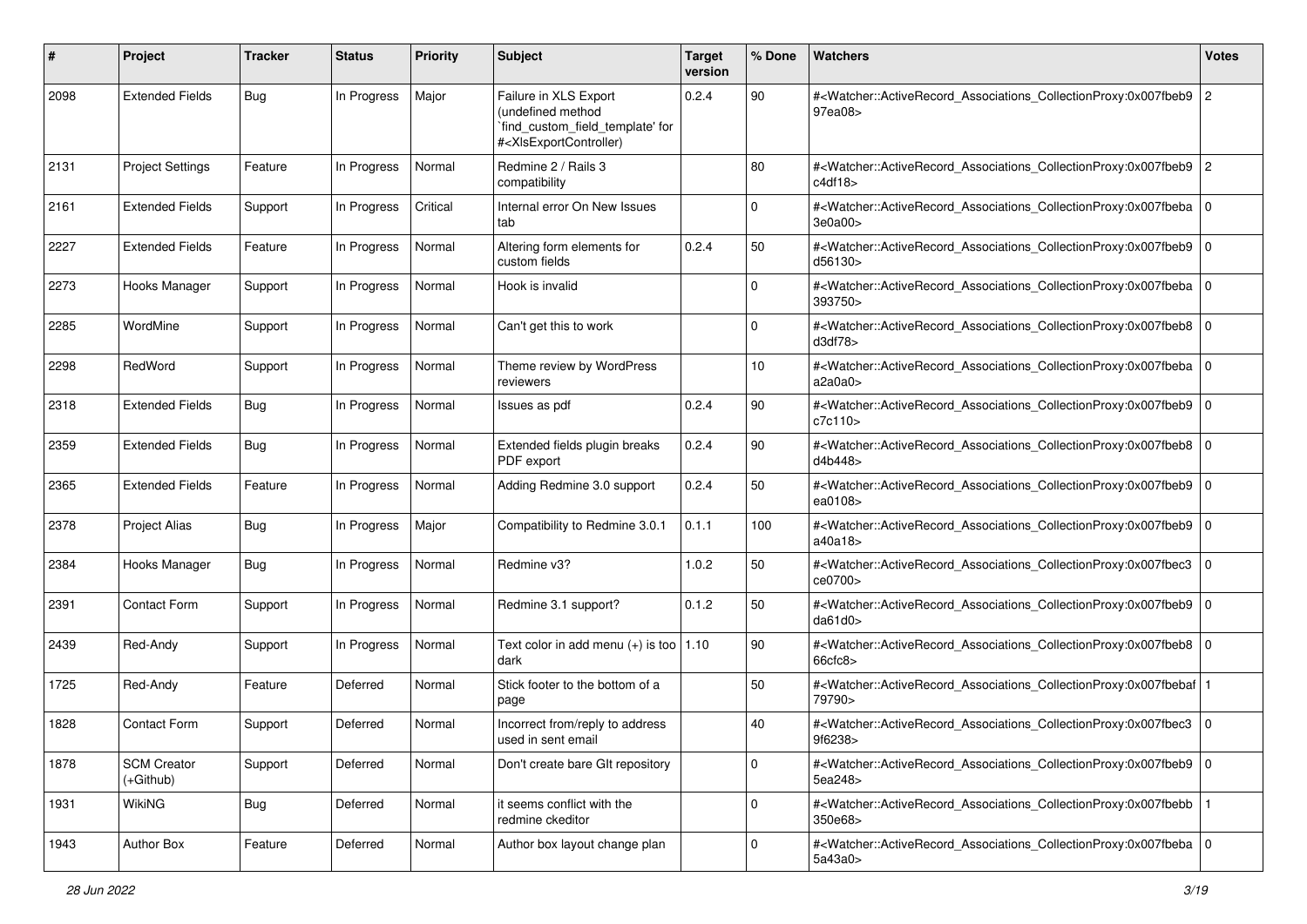| #        | Project                         | Tracker     | <b>Status</b>         | <b>Priority</b> | <b>Subject</b>                                                 | <b>Target</b><br>version | % Done      | <b>Watchers</b>                                                                                                                                           | <b>Votes</b>   |
|----------|---------------------------------|-------------|-----------------------|-----------------|----------------------------------------------------------------|--------------------------|-------------|-----------------------------------------------------------------------------------------------------------------------------------------------------------|----------------|
| 1985     | <b>Project Alias</b>            | Patch       | Deferred              | Normal          | Redmine.pm for Git supporting<br>project-aliases               |                          | $\Omega$    | # <watcher::activerecord associations="" collectionproxy:0x007fbec3<br="">19f5a8&gt;</watcher::activerecord>                                              | $\Omega$       |
| 2151     | Red-Andy                        | Bug         | Deferred              | Normal          | Conflict with sidebar hide plugin                              |                          | 30          | # <watcher::activerecord 0<br="" associations="" collectionproxy:0x007fbeb9=""  ="">071370&gt;</watcher::activerecord>                                    |                |
| 2221     | <b>Extended Fields</b>          | Support     | Deferred              | Minor           | Need a fix for _list.html.erb                                  |                          | $\Omega$    | # <watcher::activerecord_associations_collectionproxy:0x007fbec3<br>bf5048&gt;</watcher::activerecord_associations_collectionproxy:0x007fbec3<br>         | $\Omega$       |
| ISSUE-1  | <b>ISSUE-id</b>                 | Support     | Deferred              | Minor           | Need a function to display issue<br>id                         |                          | $\Omega$    | # <watcher::activerecord_associations_collectionproxy:0x007fbeba 0<br=""  ="">acea38&gt;</watcher::activerecord_associations_collectionproxy:0x007fbeba>  |                |
| 2278     | <b>SCM Creator</b><br>(+Github) | Patch       | Deferred              | Normal          | Disable "Save repository" button<br>on new repositories        |                          | $\Omega$    | # <watcher::activerecord_associations_collectionproxy:0x007fbeba<br>ddee80</watcher::activerecord_associations_collectionproxy:0x007fbeba<br>             | l 0            |
| 2322     | <b>WikiNG</b>                   | Bug         | Deferred              | Normal          | Viewing user pages does not<br>work after rename               |                          | $\Omega$    | # <watcher::activerecord_associations_collectionproxy:0x007fbeba 0<br=""  ="">d223c0&gt;</watcher::activerecord_associations_collectionproxy:0x007fbeba>  |                |
| ISSUE-12 | <b>ISSUE-id</b>                 | Bug         | Deferred              | Major           | No route matches error for<br>iournals#new                     |                          | 50          | # <watcher::activerecord associations="" collectionproxy:0x007fbebb<br="">2f70c0</watcher::activerecord>                                                  | $\overline{0}$ |
| 2024     | OpenID Fix                      | Patch       | Under<br>Verification | Normal          | Associate existing accounts by<br>email                        |                          | $\mathbf 0$ | # <watcher::activerecord_associations_collectionproxy:0x007fbeba 0<br="">1f8968&gt;</watcher::activerecord_associations_collectionproxy:0x007fbeba>       |                |
| 2290     | <b>SCM Creator</b><br>(+Github) | Patch       | Under<br>Verification | Normal          | Various improvements to plugin                                 | 0.5.1                    | 70          | # <watcher::activerecord_associations_collectionproxy:0x007fbec3<br>b6d788&gt;</watcher::activerecord_associations_collectionproxy:0x007fbec3<br>         | $\overline{0}$ |
| 2307     | Download Button                 | Translation | Under<br>Verification | Normal          | Change Korean translation file<br>comment                      | 0.1.1                    | $\Omega$    | # <watcher::activerecord 0<br="" associations="" collectionproxy:0x007fbeba=""  ="">7cab70<sub>&gt;</sub></watcher::activerecord>                         |                |
| 2320     | <b>Extended Fields</b>          | Bug         | Under<br>Verification | Normal          | Internal error when opening<br>issues tab                      | 0.2.4                    | $\Omega$    | # <watcher::activerecord_associations_collectionproxy:0x007fbeba 0<br=""  ="">3a4cd0</watcher::activerecord_associations_collectionproxy:0x007fbeba>      |                |
| 2328     | <b>Extended Fields</b>          | Patch       | Under<br>Verification | Normal          | Make the Project type custom<br>fields sortable in issue lists | 0.2.4                    | $\Omega$    | # <watcher::activerecord_associations_collectionproxy:0x007fbeb9 0<br="">5be2d8&gt;</watcher::activerecord_associations_collectionproxy:0x007fbeb9>       |                |
| 2329     | WikiNG                          | Bug         | Under<br>Verification | Major           | Mentions visibility                                            |                          | 50          | # <watcher::activerecord associations="" collectionproxy:0x007fbec1<br="">eb7788&gt;</watcher::activerecord>                                              | l 0            |
| 2341     | Project Alias                   | Patch       | Under<br>Verification | Normal          | Underscore support for<br>Redmine                              | 0.1.1                    | $\Omega$    | # <watcher::activerecord_associations_collectionproxy:0x007fbec1f 0<br=""  ="">749a0&gt;</watcher::activerecord_associations_collectionproxy:0x007fbec1f> |                |
| 2350     | <b>Extended Fields</b>          | Bug         | Under<br>Verification | Normal          | Extended Field Values that are<br>nil produce an error         | 0.2.4                    | $\mathbf 0$ | # <watcher::activerecord associations="" collectionproxy:0x007fbec1<br="">e7f630&gt;</watcher::activerecord>                                              | l O            |
| 2363     | <b>Sidebar Content</b>          | Patch       | Under<br>Verification | Normal          | Sidebar Redmine 3.0.0                                          | 0.2.0                    | $\mathbf 0$ | # <watcher::activerecord_associations_collectionproxy:0x007fbec0<br>8c4a70&gt;</watcher::activerecord_associations_collectionproxy:0x007fbec0<br>         | $\overline{0}$ |
| ISSUE-17 | <b>ISSUE-id</b>                 | Bug         | Under<br>Verification | Major           | SVN integration: Commit with<br>new issue-id does not work     | 0.0.3                    | 50          | # <watcher::activerecord_associations_collectionproxy:0x007fbec2 0<br=""  ="">06c330&gt;</watcher::activerecord_associations_collectionproxy:0x007fbec2>  |                |
| 20       | Orangutan::Redmin<br>e          | Feature     | Open                  | Minor           | Let user specify what he did<br>during a break                 |                          | $\mathbf 0$ | # <watcher::activerecord associations="" collectionproxy:0x007fbec0<br="">2496f0&gt;</watcher::activerecord>                                              | l O            |
| 26       | Orangutan                       | Feature     | Open                  | Normal          | It would be greate to have a<br>reminder                       | 1.06                     | $\Omega$    | # <watcher::activerecord associations="" collectionproxy:0x007fbec1<br="">c86158&gt;</watcher::activerecord>                                              | $\overline{0}$ |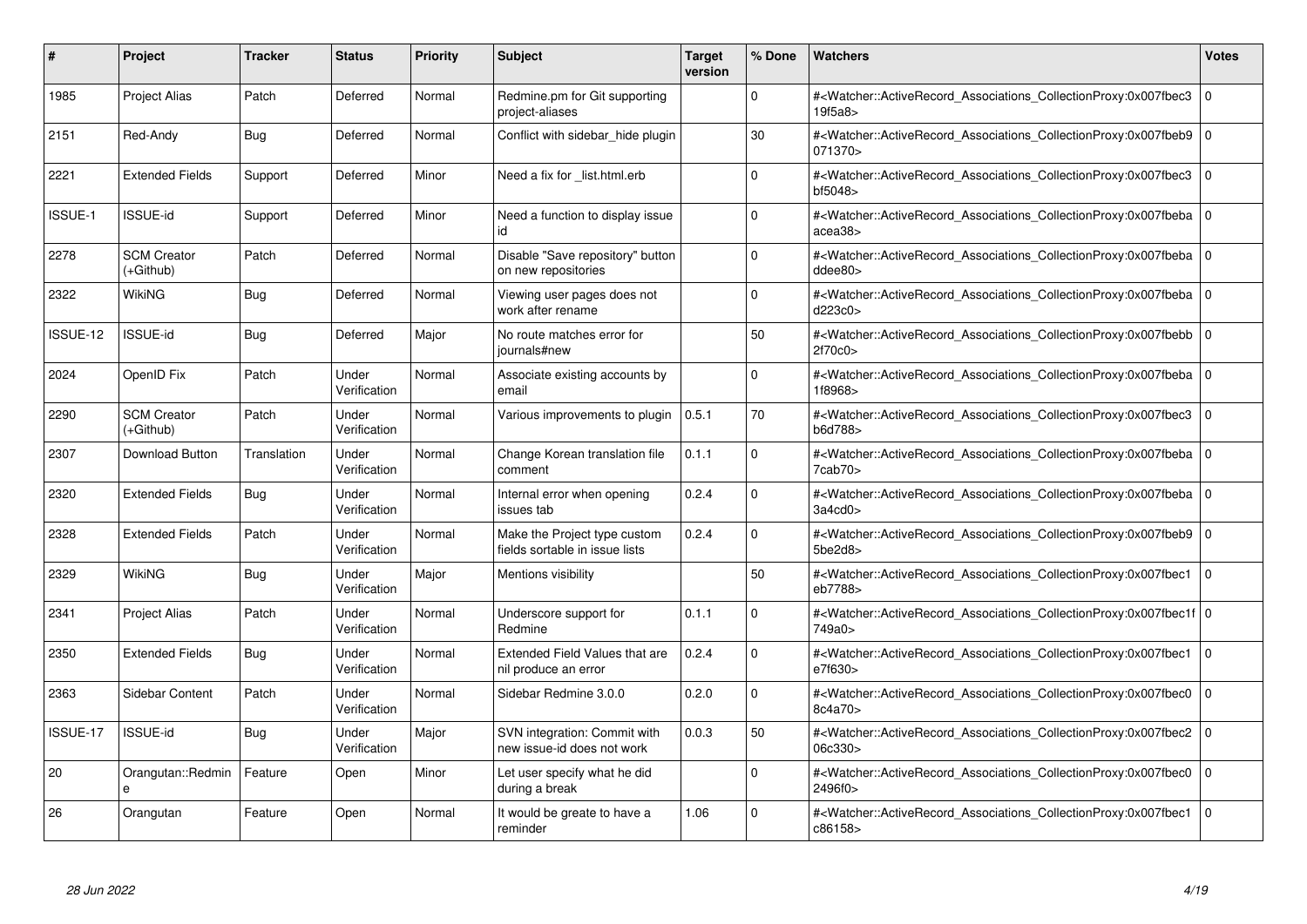| #   | Project                       | <b>Tracker</b> | <b>Status</b> | <b>Priority</b> | <b>Subject</b>                                                                      | <b>Target</b><br>version | % Done      | Watchers                                                                                                                                                  | Votes          |
|-----|-------------------------------|----------------|---------------|-----------------|-------------------------------------------------------------------------------------|--------------------------|-------------|-----------------------------------------------------------------------------------------------------------------------------------------------------------|----------------|
| 124 | Orangutan::Redmin<br>e        | Feature        | Open          | Minor           | Let users specify what they did<br>during a break by answering on<br>break question |                          | $\Omega$    | # <watcher::activerecord_associations_collectionproxy:0x007fbec0<br>e59968&gt;</watcher::activerecord_associations_collectionproxy:0x007fbec0<br>         | 3              |
| 128 | Orangutan                     | Feature        | Open          | Major           | Reminder, organizer and<br>scheduler                                                | 1.06                     | $\Omega$    | # <watcher::activerecord_associations_collectionproxy:0x007fbec0<br>5394f0&gt;</watcher::activerecord_associations_collectionproxy:0x007fbec0<br>         | $\overline{2}$ |
| 170 | Orangutan::Redmin<br>e        | Feature        | Open          | Minor           | Issue creation                                                                      | 1.06                     | $\Omega$    | # <watcher::activerecord_associations_collectionproxy:0x007fbec0f 2<br="">8aa30&gt;</watcher::activerecord_associations_collectionproxy:0x007fbec0f>      |                |
| 180 | Orangutan::Redmin             | Feature        | Open          | Normal          | Issue status changing                                                               | 1.07                     | $\Omega$    | # <watcher::activerecord_associations_collectionproxy:0x007fbec1<br>9d1f98&gt;</watcher::activerecord_associations_collectionproxy:0x007fbec1<br>         | 3              |
| 181 | Orangutan::Redmin<br>$\theta$ | Feature        | Open          | Normal          | Changing issue priority                                                             | 1.07                     | $\Omega$    | # <watcher::activerecord associations="" collectionproxy:0x007fbec1<br="">419dd0&gt;</watcher::activerecord>                                              |                |
| 184 | Orangutan::Redmin<br>e        | Feature        | Open          | Minor           | Notifying about due date and<br>hours                                               | 1.07                     | $\Omega$    | # <watcher::activerecord_associations_collectionproxy:0x007fbec1<br>491268&gt;</watcher::activerecord_associations_collectionproxy:0x007fbec1<br>         | $\overline{2}$ |
| 189 | Orangutan::Redmin<br>e        | Improvement    | Open          | Minor           | Avoid taking text as a comment<br>for the task                                      |                          | $\Omega$    | # <watcher::activerecord_associations_collectionproxy:0x007fbec0<br>531c78&gt;</watcher::activerecord_associations_collectionproxy:0x007fbec0<br>         |                |
| 192 | Orangutan                     | Improvement    | Open          | Major           | <b>SQL</b> optimization                                                             | 1.07                     | $\Omega$    | # <watcher::activerecord associations="" collectionproxy:0x007fbec0<br="">c52110&gt;</watcher::activerecord>                                              | 0              |
| 230 | Orangutan::Redmin<br>$\theta$ | Feature        | Open          | Minor           | Starting task/time entry and new<br>issue at the same time                          |                          | $\Omega$    | # <watcher::activerecord associations="" collectionproxy:0x007fbec0<br="">0d4f90&gt;</watcher::activerecord>                                              | 3              |
| 558 | Orangutan                     | Feature        | Open          | Minor           | Jokes context                                                                       |                          | $\Omega$    | # <watcher::activerecord_associations_collectionproxy:0x007fbec1<br>b9c8f0</watcher::activerecord_associations_collectionproxy:0x007fbec1<br>             | $\overline{2}$ |
| 605 | Orangutan                     | Feature        | Open          | Minor           | <b>SVN monkey</b>                                                                   |                          | $\Omega$    | # <watcher::activerecord associations="" collectionproxy:0x007fbec0<br="">1<sub>b</sub>f0<sub>b</sub>8&gt;</watcher::activerecord>                        |                |
| 862 | Orangutan                     | Improvement    | Open          | Minor           | Support user first and last name<br>in requests                                     | 2.00                     | $\mathbf 0$ | # <watcher::activerecord_associations_collectionproxy:0x007fbec0<br>206940&gt;</watcher::activerecord_associations_collectionproxy:0x007fbec0<br>         | 0              |
| 863 | Orangutan                     | Feature        | Open          | Minor           | Personal TODO list                                                                  |                          | $\Omega$    | # <watcher::activerecord_associations_collectionproxy:0x007fbec1<br>297110&gt;</watcher::activerecord_associations_collectionproxy:0x007fbec1<br>         | $\overline{0}$ |
| 864 | Orangutan::Redmin<br>e        | Enhancement    | Open          | Normal          | Custom issues list format                                                           | 1.07                     | $\Omega$    | # <watcher::activerecord 0<br="" associations="" collectionproxy:0x007fbec7f=""  ="">c2b90&gt;</watcher::activerecord>                                    |                |
| 892 | Orangutan                     | Feature        | Open          | Minor           | Tip of the day / Did you know<br>that?                                              |                          | $\mathbf 0$ | # <watcher::activerecord associations="" collectionproxy:0x007fbec1<br="">2660d8&gt;</watcher::activerecord>                                              | 0              |
| 895 | Orangutan::Redmin<br>e        | Feature        | Open          | Normal          | Changing custom fields and<br>other issue properties                                | 1.07                     | $\Omega$    | # <watcher::activerecord_associations_collectionproxy:0x007fbec7<br>ee2e78&gt;</watcher::activerecord_associations_collectionproxy:0x007fbec7<br>         |                |
| 910 | Orangutan                     | Enhancement    | Open          | Minor           | Subjects or make Orangutan<br>remember issue id, project etc                        | 2.00                     | $\Omega$    | # <watcher::activerecord associations="" collectionproxy:0x007fbec0<br="">b3fbb0<sub>&gt;</sub></watcher::activerecord>                                   | $\overline{0}$ |
| 918 | Orangutan                     | Improvement    | Open          | Normal          | Profiler/optimization                                                               | 1.07                     | $\mathbf 0$ | # <watcher::activerecord_associations_collectionproxy:0x007fbec1f 0<br=""  ="">424c8&gt;</watcher::activerecord_associations_collectionproxy:0x007fbec1f> |                |
| 935 | Orangutan                     | Feature        | Open          | Minor           | Invalid keyboard layout<br>translator                                               |                          | $\Omega$    | # <watcher::activerecord_associations_collectionproxy:0x007fbec0<br>65c710&gt;</watcher::activerecord_associations_collectionproxy:0x007fbec0<br>         | $\overline{0}$ |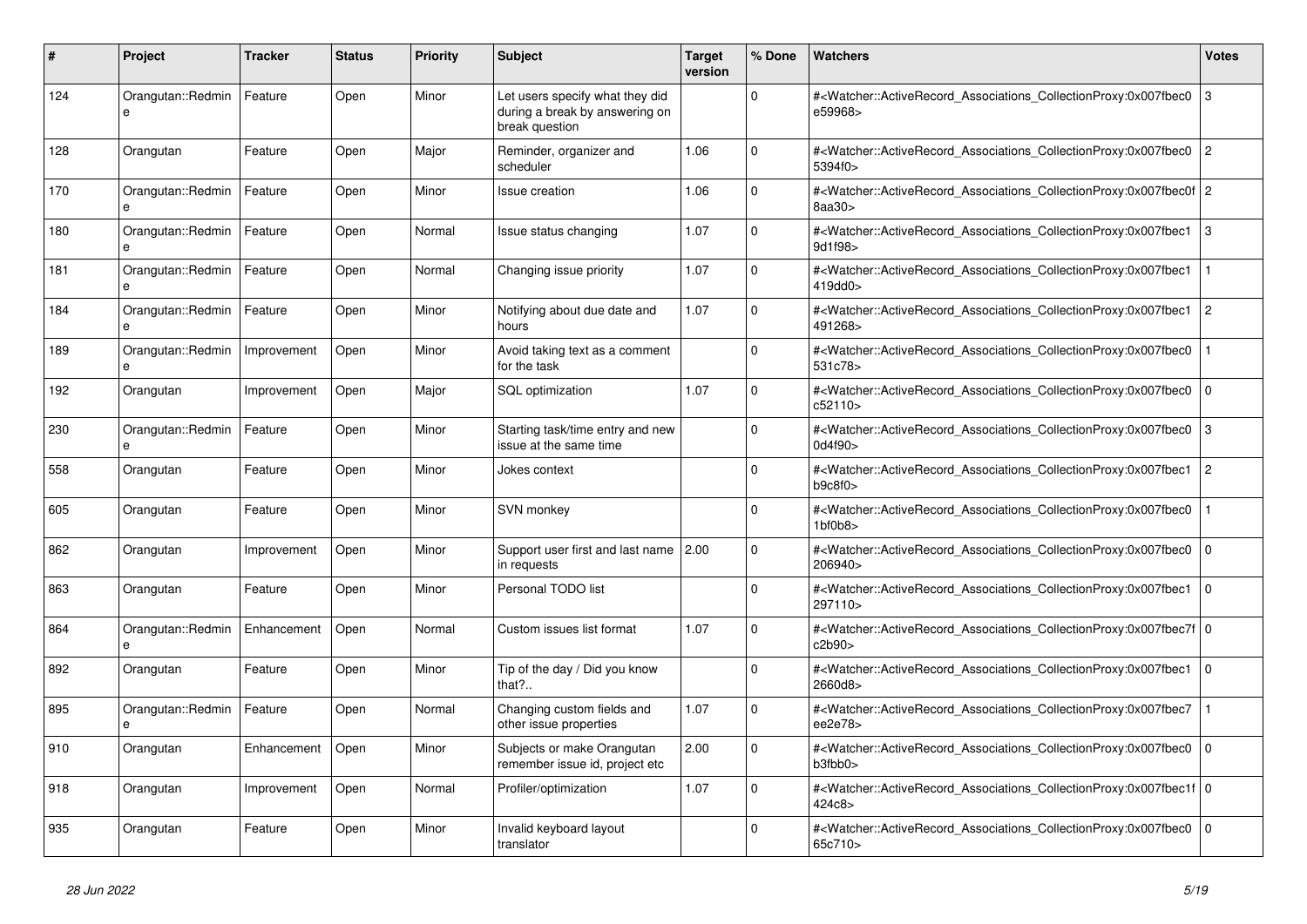| #    | Project                          | <b>Tracker</b> | <b>Status</b> | <b>Priority</b> | <b>Subject</b>                                                      | <b>Target</b><br>version | % Done       | Watchers                                                                                                                                                  | <b>Votes</b>   |
|------|----------------------------------|----------------|---------------|-----------------|---------------------------------------------------------------------|--------------------------|--------------|-----------------------------------------------------------------------------------------------------------------------------------------------------------|----------------|
| 941  | Orangutan                        | Feature        | Open          | Minor           | Support Google calendar                                             |                          | 0            | # <watcher::activerecord associations="" collectionproxy:0x007fbec7<br="">d3b3e0&gt;</watcher::activerecord>                                              | $\mathbf 0$    |
| 969  | Orangutan::Redmin<br>e           | Feature        | Open          | Minor           | Editing comments                                                    | 1.08                     | 0            | # <watcher::activerecord_associations_collectionproxy:0x007fbec0<br>1b0950&gt;</watcher::activerecord_associations_collectionproxy:0x007fbec0<br>         | $\overline{2}$ |
| 973  | Orangutan::Redmin<br>e           | Improvement    | Open          | Minor           | Issue description change<br>notification                            | 1.08                     | 0            | # <watcher::activerecord_associations_collectionproxy:0x007fbec0  <br="">45a958&gt;</watcher::activerecord_associations_collectionproxy:0x007fbec0>       | l O            |
| 974  | Orangutan                        | Enhancement    | Open          | Minor           | Rich text/formatting support                                        | 2.00                     | 0            | # <watcher::activerecord_associations_collectionproxy:0x007fbec1<br>0767a0&gt;</watcher::activerecord_associations_collectionproxy:0x007fbec1<br>         | 3              |
| 984  | Orangutan                        | Feature        | Open          | Minor           | Survey context                                                      |                          | 0            | # <watcher::activerecord_associations_collectionproxy:0x007fbec0<br>015140&gt;</watcher::activerecord_associations_collectionproxy:0x007fbec0<br>         | $\mathbf 0$    |
| 994  | Orangutan                        | Enhancement    | Open          | Minor           | Topics or response modes                                            | 2.00                     | $\Omega$     | # <watcher::activerecord_associations_collectionproxy:0x007fbec7<br>29e338&gt;</watcher::activerecord_associations_collectionproxy:0x007fbec7<br>         | $\mathbf 0$    |
| 1029 | Orangutan::Redmin                | Improvement    | Open          | Minor           | Respect user's Redmine<br>notifications settings                    | 1.06                     | 0            | # <watcher::activerecord_associations_collectionproxy:0x007fbec7<br>1bdcc0&gt;</watcher::activerecord_associations_collectionproxy:0x007fbec7<br>         | $\mathbf 0$    |
| 1038 | Orangutan::Redmin<br>e           | Improvement    | Open          | Minor           | More flexible syntax for adding<br>past tasks/entries               |                          | 0            | # <watcher::activerecord_associations_collectionproxy:0x007fbec6<br>d4d5f0</watcher::activerecord_associations_collectionproxy:0x007fbec6<br>             | $\mathbf 0$    |
| 1040 | Orangutan::Redmin<br>e           | Enhancement    | Open          | Normal          | Support all Redmine notification<br>types                           | 1.06                     | $\mathbf 0$  | # <watcher::activerecord_associations_collectionproxy:0x007fbec6f 0<br=""  ="">fee70</watcher::activerecord_associations_collectionproxy:0x007fbec6f>     |                |
| 1051 | Orangutan::Redmin<br>e           | Improvement    | Open          | Minor           | Allow applying only some tasks<br>by number from suggested list     | 1.08                     | 0            | # <watcher::activerecord_associations_collectionproxy:0x007fbec6<br>7ea888&gt;</watcher::activerecord_associations_collectionproxy:0x007fbec6<br>         | l O            |
| 1076 | Orangutan::Redmin<br>e           | Feature        | Open          | Minor           | Due date setting context                                            | 1.07                     | 0            | # <watcher::activerecord_associations_collectionproxy:0x007fbec7<br>258a40&gt;</watcher::activerecord_associations_collectionproxy:0x007fbec7<br>         | $\mathbf 0$    |
| 1083 | Orangutan::Redmin<br>e           | Feature        | Open          | Minor           | Help context(s) for Redmine text   $1.08$<br>formatting syntax      |                          | $\mathbf 0$  | # <watcher::activerecord_associations_collectionproxy:0x007fbec7<br>1110b0</watcher::activerecord_associations_collectionproxy:0x007fbec7<br>             | $\mathbf 0$    |
| 1089 | Orangutan                        | Improvement    | Open          | Minor           | Migrate to contexts<br>dependencies/relations from<br>weights       | 2.00                     | $\Omega$     | # <watcher::activerecord_associations_collectionproxy:0x007fbec6<br>d98c30&gt;</watcher::activerecord_associations_collectionproxy:0x007fbec6<br>         | $\mathbf 0$    |
| 1107 | Orangutan::Redmin<br>e           | Improvement    | Open          | Minor           | Change default<br>project/issue/activity if no task is<br>available |                          | $\Omega$     | # <watcher::activerecord_associations_collectionproxy:0x007fbec6<br>b01cb0&gt;</watcher::activerecord_associations_collectionproxy:0x007fbec6<br>         | l O            |
| 1159 | Orangutan::Redmin<br>e           | Improvement    | Open          | Minor           | Support using numbers for<br>project list                           |                          | $\Omega$     | # <watcher::activerecord_associations_collectionproxy:0x007fbec6<br>945700&gt;</watcher::activerecord_associations_collectionproxy:0x007fbec6<br>         | $\mathbf 0$    |
| 1298 | Orangutan                        | Improvement    | Open          | Normal          | Context help for some<br>Orangutan messages                         |                          | 0            | # <watcher::activerecord_associations_collectionproxy:0x007fbec6 0<br="">7b54f8&gt;</watcher::activerecord_associations_collectionproxy:0x007fbec6>       |                |
| 1352 | Orangutan::Redmin   Feature<br>e |                | Open          | Minor           | Start date changing                                                 | 1.07                     | $\mathbf 0$  | # <watcher::activerecord_associations_collectionproxy:0x007fbec6 0<br=""  ="">432cb8&gt;</watcher::activerecord_associations_collectionproxy:0x007fbec6>  |                |
| 1464 | Orangutan                        | Feature        | Open          | Minor           | Ability to see Orangutan logs for<br>a user                         |                          | $\mathbf{0}$ | # <watcher::activerecord_associations_collectionproxy:0x007fbec5f 1<br=""  ="">d6f48&gt;</watcher::activerecord_associations_collectionproxy:0x007fbec5f> |                |
| 1465 | Orangutan                        | Enhancement    | Open          | Minor           | Pagination                                                          |                          | $\mathbf 0$  | # <watcher::activerecord_associations_collectionproxy:0x007fbec5 0<br=""  ="">b50c58&gt;</watcher::activerecord_associations_collectionproxy:0x007fbec5>  |                |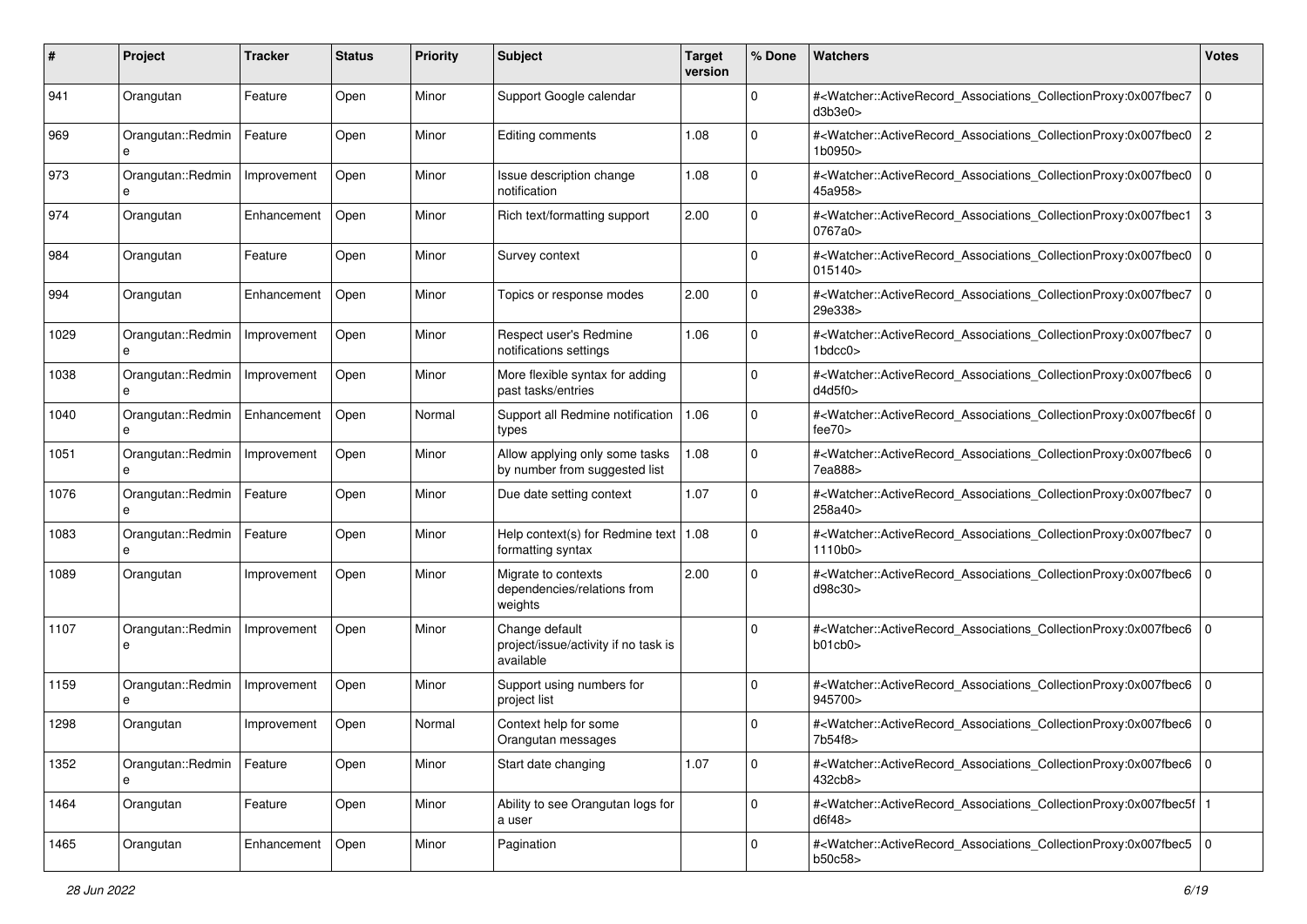| #    | Project                      | Tracker     | <b>Status</b> | <b>Priority</b> | <b>Subject</b>                                                        | <b>Target</b><br>version | % Done      | Watchers                                                                                                                                                 | <b>Votes</b> |
|------|------------------------------|-------------|---------------|-----------------|-----------------------------------------------------------------------|--------------------------|-------------|----------------------------------------------------------------------------------------------------------------------------------------------------------|--------------|
| 1466 | Orangutan::Redmin<br>e       | Improvement | Open          | Normal          | Hyperlinks in notifications                                           |                          | $\mathbf 0$ | # <watcher::activerecord_associations_collectionproxy:0x007fbec5<br>77d978&gt;</watcher::activerecord_associations_collectionproxy:0x007fbec5<br>        | $\mathbf 0$  |
| 1562 | Orangutan                    | Enhancement | Open          | Normal          | Localisation                                                          | 2.00                     | 0           | # <watcher::activerecord_associations_collectionproxy:0x007fbec5<br>575838&gt;</watcher::activerecord_associations_collectionproxy:0x007fbec5<br>        | $\mathbf 0$  |
| 1577 | Orangutan                    | Feature     | Open          | Minor           | Roster suggestions                                                    |                          | 0           | # <watcher::activerecord_associations_collectionproxy:0x007fbec5<br>34a9a0&gt;</watcher::activerecord_associations_collectionproxy:0x007fbec5<br>        | $\mathbf 0$  |
| 1586 | Orangutan                    | Improvement | Open          | Normal          | Installation command line helper                                      | 1.08                     | 0           | # <watcher::activerecord_associations_collectionproxy:0x007fbec5<br>0d8640&gt;</watcher::activerecord_associations_collectionproxy:0x007fbec5<br>        | $\Omega$     |
| 1596 | Orangutan::Redmin<br>e       | Enhancement | Open          | Minor           | PostgreSQL                                                            | 1.08                     | 0           | # <watcher::activerecord_associations_collectionproxy:0x007fbec4<br>da59a0&gt;</watcher::activerecord_associations_collectionproxy:0x007fbec4<br>        | l O          |
| 1597 | Orangutan::Redmin            | Improvement | Open          | Normal          | Support Redmine 1.1.0 "No<br>events"                                  | 1.08                     | $\mathbf 0$ | # <watcher::activerecord_associations_collectionproxy:0x00557da9 0<br="">0ea520&gt;</watcher::activerecord_associations_collectionproxy:0x00557da9>      |              |
| 1600 | Orangutan                    | Enhancement | Open          | Minor           | Change configuration file format 2.00                                 |                          | 0           | # <watcher::activerecord_associations_collectionproxy:0x00557da8 0<br=""  ="">e1e850&gt;</watcher::activerecord_associations_collectionproxy:0x00557da8> |              |
| 1602 | Orangutan::Redmin<br>e       | Improvement | Open          | Major           | Textile support                                                       | 1.07                     | $\mathbf 0$ | # <watcher::activerecord_associations_collectionproxy:0x00557da8 0<br=""  ="">cf4a10&gt;</watcher::activerecord_associations_collectionproxy:0x00557da8> |              |
| 1603 | Orangutan                    | Feature     | Open          | Minor           | MegaHAL                                                               |                          | $\mathbf 0$ | # <watcher::activerecord_associations_collectionproxy:0x00557da5 1<br=""  ="">cdc7d8&gt;</watcher::activerecord_associations_collectionproxy:0x00557da5> |              |
| 1604 | Orangutan::Redmin<br>e       | Improvement | Open          | Normal          | Notify also about other<br>important events on subscribed<br>projects | 1.06                     | 0           | # <watcher::activerecord_associations_collectionproxy:0x00557da5 0<br="">bc7190&gt;</watcher::activerecord_associations_collectionproxy:0x00557da5>      |              |
| 1609 | Orangutan::Redmin<br>е       | Improvement | Open          | Normal          | Use text similarity score when<br>suggesting renaming or<br>replacing | 1.07                     | 0           | # <watcher::activerecord_associations_collectionproxy:0x00557da5 0<br="">5b2070&gt;</watcher::activerecord_associations_collectionproxy:0x00557da5>      |              |
| 1613 | Orangutan::Redmin   Bug<br>e |             | Open          | Normal          | Guarantee that a notification will   1.08<br>come to end user         |                          | $\Omega$    | # <watcher::activerecord_associations_collectionproxy:0x00557da6<br>3aa0d8</watcher::activerecord_associations_collectionproxy:0x00557da6<br>            |              |
| 1614 | Orangutan                    | Feature     | Open          | Minor           | AIML                                                                  |                          | $\Omega$    | # <watcher::activerecord_associations_collectionproxy:0x00557da6 0<br=""  ="">11d720&gt;</watcher::activerecord_associations_collectionproxy:0x00557da6> |              |
| 1615 | Orangutan::Redmin<br>e       | Improvement | Open          | Minor           | Notify assignee when new<br>watcher is added                          | 1.06                     | $\mathbf 0$ | # <watcher::activerecord_associations_collectionproxy:0x00557da5<br>bb9a68</watcher::activerecord_associations_collectionproxy:0x00557da5<br>            |              |
| 1616 | Orangutan::Redmin<br>e       | Enhancement | Open          | Normal          | Redmine notification for<br>changes made in Orangutan                 | 1.08                     | $\mathbf 0$ | # <watcher::activerecord_associations_collectionproxy:0x00557da5<br>7af738&gt;</watcher::activerecord_associations_collectionproxy:0x00557da5<br>        |              |
| 1618 | Orangutan                    | Enhancement | Open          | Minor           | Support subrequests in single<br>request message                      | 2.00                     | 0           | # <watcher::activerecord_associations_collectionproxy:0x00557da5 1<br=""  ="">472c28&gt;</watcher::activerecord_associations_collectionproxy:0x00557da5> |              |
| 1619 | Orangutan                    | Feature     | Open          | Minor           | Avatar                                                                |                          | $\mathbf 0$ | # <watcher::activerecord_associations_collectionproxy:0x00557da5 2<br="">044ef8&gt;</watcher::activerecord_associations_collectionproxy:0x00557da5>      |              |
| 1620 | Orangutan                    | Improvement | Open          | Normal          | Fix foreign handlers API                                              | 2.00                     | $\mathbf 0$ | # <watcher::activerecord_associations_collectionproxy:0x00557da3 0<br="">c8e828&gt;</watcher::activerecord_associations_collectionproxy:0x00557da3>      |              |
| 1624 | Orangutan                    | Enhancement | Open          | Normal          | ChiliProject support                                                  |                          | $\mathbf 0$ | # <watcher::activerecord 0<br="" associations="" collectionproxy:0x007fbeba="">addfd8&gt;</watcher::activerecord>                                        |              |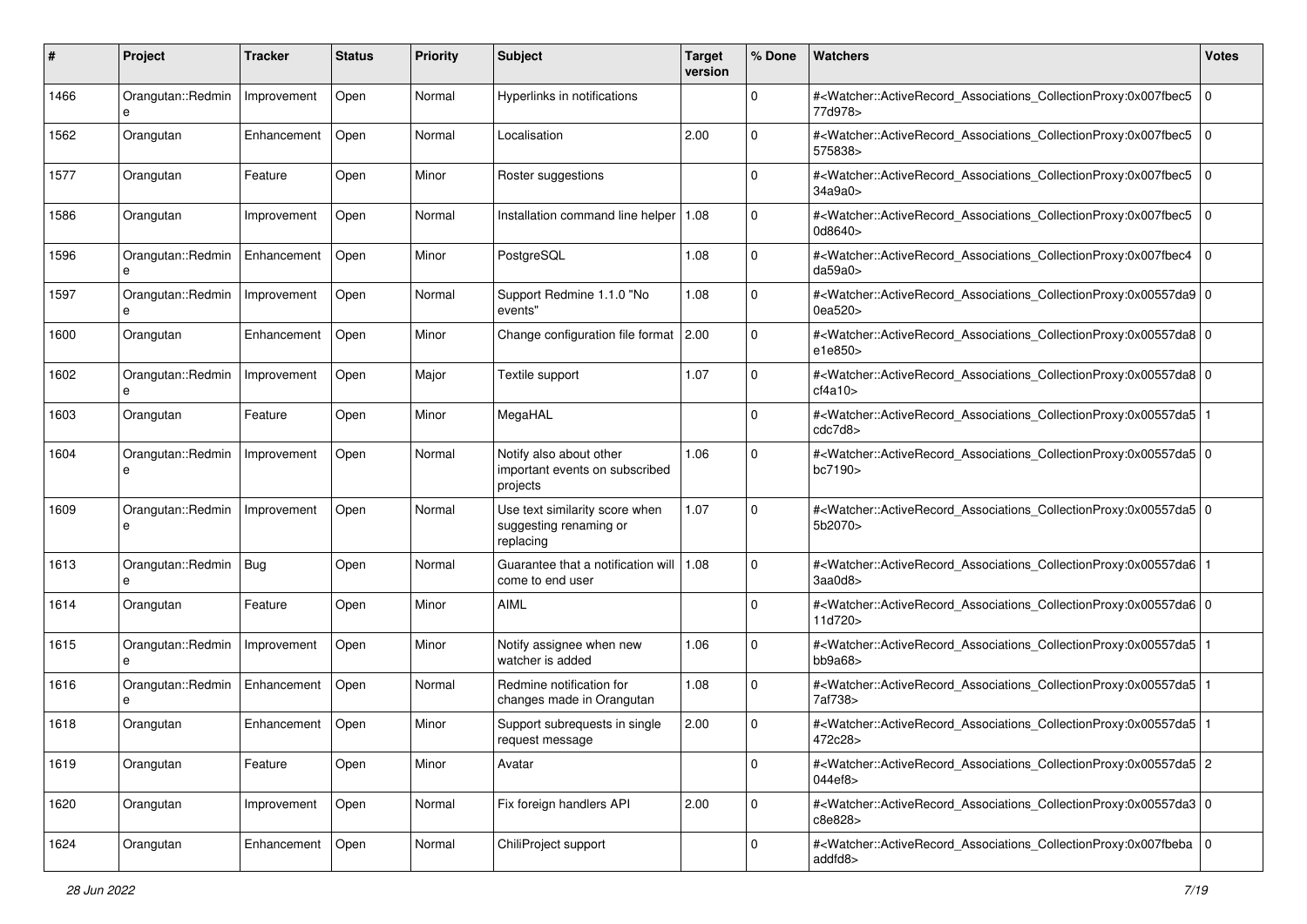| #    | Project                         | <b>Tracker</b> | <b>Status</b> | <b>Priority</b> | <b>Subject</b>                                          | <b>Target</b><br>version | % Done      | <b>Watchers</b>                                                                                                                                          | <b>Votes</b> |
|------|---------------------------------|----------------|---------------|-----------------|---------------------------------------------------------|--------------------------|-------------|----------------------------------------------------------------------------------------------------------------------------------------------------------|--------------|
| 1638 | Orangutan                       | Feature        | Open          | Major           | Orangutan bug reporting                                 |                          | $\Omega$    | # <watcher::activerecord_associations_collectionproxy:0x007fbeb9<br>7c4550&gt;</watcher::activerecord_associations_collectionproxy:0x007fbeb9<br>        | $\mathbf 0$  |
| 1678 | Orangutan::Redmin<br>е          | Improvement    | Open          | Normal          | Suggest changing issue when<br>default issue is closed  | 1.07                     | $\Omega$    | # <watcher::activerecord_associations_collectionproxy:0x007fbeb8 0<br="">bd7df0&gt;</watcher::activerecord_associations_collectionproxy:0x007fbeb8>      |              |
| 1680 | Orangutan::Redmin<br>e          | Bug            | Open          | Normal          | <b>Cancelling Comment context</b>                       |                          | $\mathbf 0$ | # <watcher::activerecord_associations_collectionproxy:0x007fbeba<br>7dc0c8&gt;</watcher::activerecord_associations_collectionproxy:0x007fbeba<br>        | $\mathbf 0$  |
| 1682 | Orangutan                       | Improvement    | Open          | Normal          | Take into account if time<br>tracking module is enabled | 1.06                     | $\Omega$    | # <watcher::activerecord_associations_collectionproxy:0x007fbebb 0<br=""  ="">1787d0&gt;</watcher::activerecord_associations_collectionproxy:0x007fbebb> |              |
| 1687 | Meta                            | Feature        | Open          | Normal          | Global Meta tags, Meta tags per<br>project and per page |                          | $\Omega$    | # <watcher::activerecord associations="" collectionproxy:0x007fbec2<br="">b8a118</watcher::activerecord>                                                 | $\mathbf 0$  |
| 1695 | Sidebar Content                 | Feature        | Open          | Normal          | Multiple contents                                       | 0.2.0                    | $\Omega$    | # <watcher::activerecord 0<br="" associations="" collectionproxy:0x007fbeba=""  ="">46b060&gt;</watcher::activerecord>                                   |              |
| 1704 | Orangutan::Redmin               | Enhancement    | Open          | Minor           | Notify about votes                                      | 1.06                     | $\Omega$    | # <watcher::activerecord_associations_collectionproxy:0x007fbeb9 0<br=""  ="">7b0230&gt;</watcher::activerecord_associations_collectionproxy:0x007fbeb9> |              |
| 1720 | CD-Index                        | Feature        | Open          | Minor           | Man page for cdindex                                    |                          | $\Omega$    | # <watcher::activerecord_associations_collectionproxy:0x007fbebb  <br="">416668&gt;</watcher::activerecord_associations_collectionproxy:0x007fbebb>      | $\Omega$     |
| 1721 | CD-Index                        | Feature        | Open          | Minor           | Man page for cdfind                                     |                          | $\Omega$    | # <watcher::activerecord associations="" collectionproxy:0x007fbeb9<br="">b34a28&gt;</watcher::activerecord>                                             | $\mathbf 0$  |
| 1722 | CD-Index                        | Feature        | Open          | Major           | Separate common code into<br>library                    |                          | $\Omega$    | # <watcher::activerecord 0<br="" associations="" collectionproxy:0x007fbeba=""  ="">58eaf0&gt;</watcher::activerecord>                                   |              |
| 1723 | CD-Index                        | Feature        | Open          | Normal          | PHP module                                              |                          | $\Omega$    | # <watcher::activerecord_associations_collectionproxy:0x007fbeb8 0<br=""  ="">a0bd50&gt;</watcher::activerecord_associations_collectionproxy:0x007fbeb8> |              |
| 1733 | CD-Index                        | Feature        | Open          | Normal          | Put more info about the media<br>into header            |                          | $\Omega$    | # <watcher::activerecord_associations_collectionproxy:0x007fbeba  <br="">ecc2c0</watcher::activerecord_associations_collectionproxy:0x007fbeba>          | $\mathbf 0$  |
| 1736 | CD-Index                        | Feature        | Open          | Normal          | Command-line options and<br>environmental variables     |                          | $\Omega$    | # <watcher::activerecord associations="" collectionproxy:0x007fbeb9<br="">7ce938&gt;</watcher::activerecord>                                             | $\mathbf 0$  |
| 1739 | CD-Index                        | Feature        | Open          | Normal          | Debian package                                          |                          | $\mathbf 0$ | # <watcher::activerecord associations="" collectionproxy:0x007fbeba<br="">db93d8</watcher::activerecord>                                                 |              |
| 1747 | Projects                        | Feature        | Open          | Major           | Some kind of site usage plugin                          |                          | $\Omega$    | # <watcher::activerecord_associations_collectionproxy:0x007fbeb8 0<br=""  ="">efcff8</watcher::activerecord_associations_collectionproxy:0x007fbeb8>     |              |
| 1763 | <b>SCM Creator</b><br>(+Github) | Bug            | Open          | Normal          | 'Create repository" button<br>hiding is too restrictive |                          | $\Omega$    | # <watcher::activerecord associations="" collectionproxy:0x007fbeba<br="">336280&gt;</watcher::activerecord>                                             | $\mathbf 0$  |
| 1771 | Sidebar Content                 | Feature        | Open          | Normal          | Global contents                                         | 0.2.0                    | $\Omega$    | # <watcher::activerecord 0<br="" associations="" collectionproxy:0x007fbeba=""  ="">9ba0c0</watcher::activerecord>                                       |              |
| 1783 | Projects                        | Bug            | Open          | Normal          | Weird logouts                                           |                          | $\Omega$    | # <watcher::activerecord associations="" collectionproxy:0x007fbec3<br="">6619d8&gt;</watcher::activerecord>                                             | $\mathbf 0$  |
| 1784 | Hooks Manager                   | Feature        | Open          | Normal          | Support per-project Ads                                 |                          | $\Omega$    | # <watcher::activerecord_associations_collectionproxy:0x007fbeba 0<br=""  ="">787c58&gt;</watcher::activerecord_associations_collectionproxy:0x007fbeba> |              |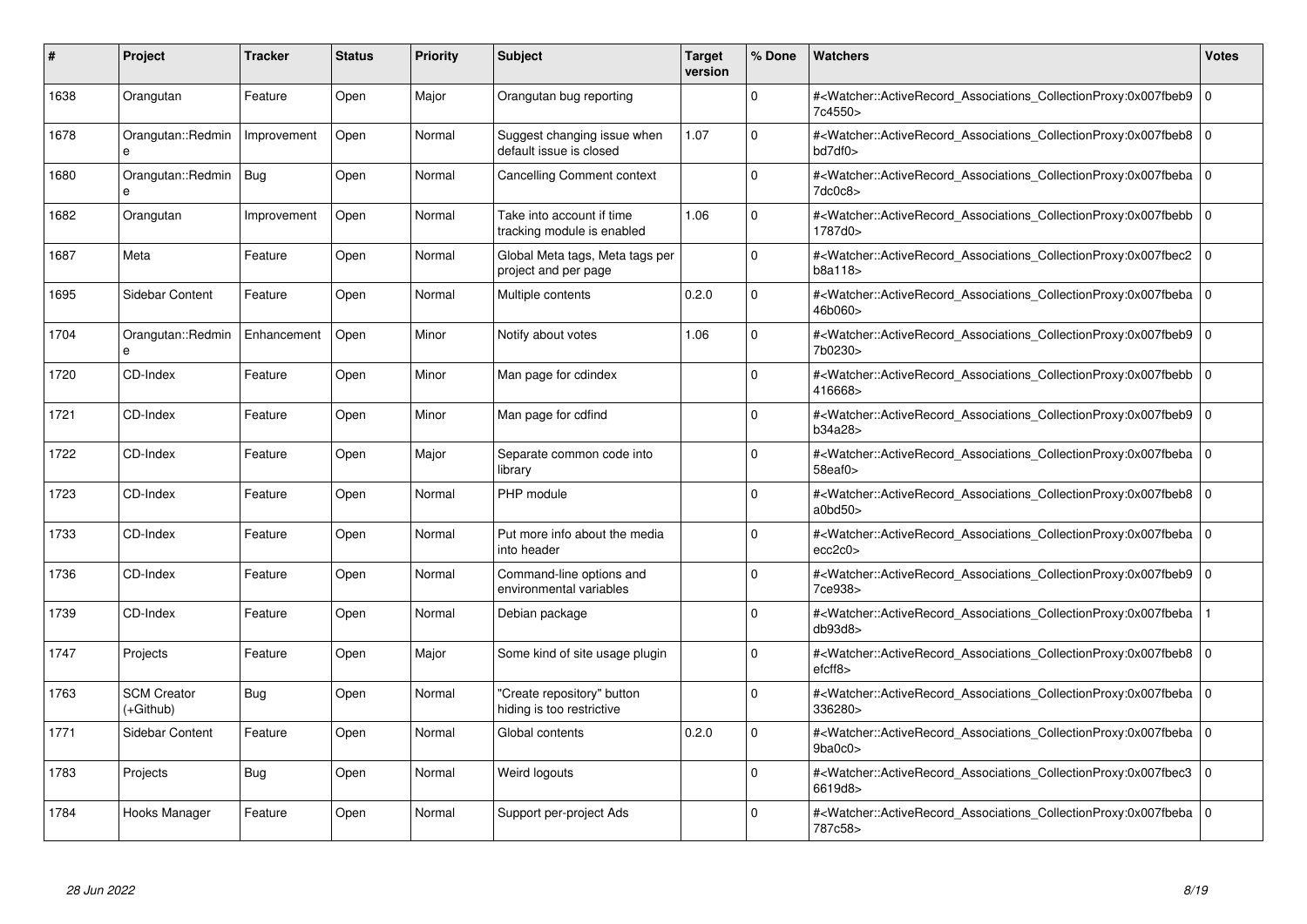| #    | Project                           | <b>Tracker</b> | <b>Status</b> | <b>Priority</b> | <b>Subject</b>                                 | <b>Target</b><br>version | % Done       | <b>Watchers</b>                                                                                                                                          | <b>Votes</b> |
|------|-----------------------------------|----------------|---------------|-----------------|------------------------------------------------|--------------------------|--------------|----------------------------------------------------------------------------------------------------------------------------------------------------------|--------------|
| 1790 | Projects                          | Feature        | Open          | Normal          | Rotate logs                                    |                          | <sup>0</sup> | # <watcher::activerecord 0<br="" associations="" collectionproxy:0x007fbebaf=""  ="">66668&gt;</watcher::activerecord>                                   |              |
| 1796 | Projects                          | Feature        | Open          | Normal          | <b>Translations helper</b>                     |                          | $\Omega$     | # <watcher::activerecord 0<br="" associations="" collectionproxy:0x007fbebb=""  ="">301818&gt;</watcher::activerecord>                                   |              |
| 1799 | Projects                          | <b>Bug</b>     | Open          | Normal          | Thumbnail overflows issues on<br>overview page |                          | $\Omega$     | # <watcher::activerecord_associations_collectionproxy:0x007fbec3<br>512780&gt;</watcher::activerecord_associations_collectionproxy:0x007fbec3<br>        | $\Omega$     |
| 1812 | <b>Author Box</b>                 | Feature        | Open          | Normal          | Custom fields support                          | 1.0.0                    | $\Omega$     | # <watcher::activerecord_associations_collectionproxy:0x007fbeba 0<br="">4a46a8&gt;</watcher::activerecord_associations_collectionproxy:0x007fbeba>      |              |
| 1829 | Projects                          | Feature        | Open          | Normal          | A project generator from<br>templates          |                          | $\Omega$     | # <watcher::activerecord_associations_collectionproxy:0x007fbeb9<br>0eca20</watcher::activerecord_associations_collectionproxy:0x007fbeb9<br>            | $\mathbf 0$  |
| 1837 | Projects                          | Feature        | Open          | Insignificant   | Andriy is now working on                       |                          | $\Omega$     | # <watcher::activerecord_associations_collectionproxy:0x007fbebb  <br="">32fd08&gt;</watcher::activerecord_associations_collectionproxy:0x007fbebb>      | $\Omega$     |
| 1842 | <b>Author Box</b>                 | Feature        | Open          | Normal          | Show multiple/all roles                        | 1.0.0                    | $\Omega$     | # <watcher::activerecord associations="" collectionproxy:0x007fbeb9<br="">c29fa0</watcher::activerecord>                                                 | $\mathbf 0$  |
| 1845 | Advertising                       | Feature        | Open          | Minor           | Per project management                         | 0.3.0                    | $\mathbf 0$  | # <watcher::activerecord_associations_collectionproxy:0x007fbeb8  <br="">26ee30&gt;</watcher::activerecord_associations_collectionproxy:0x007fbeb8>      | $\mathbf 0$  |
| 1846 | Advertising                       | Feature        | Open          | Minor           | Page configuration                             | 0.3.0                    | $\Omega$     | # <watcher::activerecord associations="" collectionproxy:0x007fbeb8<br="">d60618&gt;</watcher::activerecord>                                             | $\mathbf 0$  |
| 1853 | Projects                          | Support        | Open          | Normal          | Customizer                                     |                          | $\Omega$     | # <watcher::activerecord 0<br="" associations="" collectionproxy:0x007fbeba=""  ="">a1f4e8</watcher::activerecord>                                       |              |
| 1858 | <b>SCM Creator</b><br>$(+Github)$ | Feature        | Open          | Normal          | New Wiki/Textile macro                         |                          | $\Omega$     | # <watcher::activerecord_associations_collectionproxy:0x007fbeb9  <br="">c43810&gt;</watcher::activerecord_associations_collectionproxy:0x007fbeb9>      | $\Omega$     |
| 1881 | <b>Extended Fields</b>            | Feature        | Open          | Insignificant   | Support wiki toolbar for "Default<br>value"    |                          | $\Omega$     | # <watcher::activerecord associations="" collectionproxy:0x007fbeb9<br="">9ffc48</watcher::activerecord>                                                 | $\mathbf 0$  |
| 1888 | Orangutan::Redmin<br>e            | Feature        | Open          | Normal          | Reuse past tasks                               |                          | $\Omega$     | # <watcher::activerecord associations="" collectionproxy:0x007fbebb=""  <br="">188720&gt;</watcher::activerecord>                                        | $\mathbf 0$  |
| 1891 | Projects                          | Improvement    | Open          | Normal          | Add BASH & Perl CodeRay<br>scanners            |                          | $\Omega$     | # <watcher::activerecord_associations_collectionproxy:0x007fbeba  <br="">63f4e0</watcher::activerecord_associations_collectionproxy:0x007fbeba>          | $\Omega$     |
| 1893 | Orangutan                         | Enhancement    | Open          | Minor           | Twitter monkey                                 |                          | 0            | # <watcher::activerecord associations="" collectionproxy:0x007fbeb9=""  <br="">9621f0&gt;</watcher::activerecord>                                        | $\mathbf 0$  |
| 1905 | Orangutan                         | Feature        | Open          | Normal          | <b>SCM</b> monkey                              |                          | $\Omega$     | # <watcher::activerecord_associations_collectionproxy:0x007fbeba 0<br=""  ="">1e4c60&gt;</watcher::activerecord_associations_collectionproxy:0x007fbeba> |              |
| 1910 | Projects                          | Support        | Open          | Major           | Users verification                             |                          | 0            | # <watcher::activerecord associations="" collectionproxy:0x007fbeb9<br="">Off440&gt;</watcher::activerecord>                                             | $\mathbf 0$  |
| 1921 | Orangutan                         | Enhancement    | Open          | Minor           | <b>RSS monkey</b>                              |                          | $\mathbf 0$  | # <watcher::activerecord associations="" collectionproxy:0x007fbeb9<br="">28dcf8</watcher::activerecord>                                                 | $\mathbf 0$  |
| 1947 | <b>Extended Fields</b>            | Feature        | Open          | Normal          | Visible for admins only                        |                          | $\Omega$     | # <watcher::activerecord associations="" collectionproxy:0x007fbeb8=""  <br="">38fa30&gt;</watcher::activerecord>                                        | $\mathbf 0$  |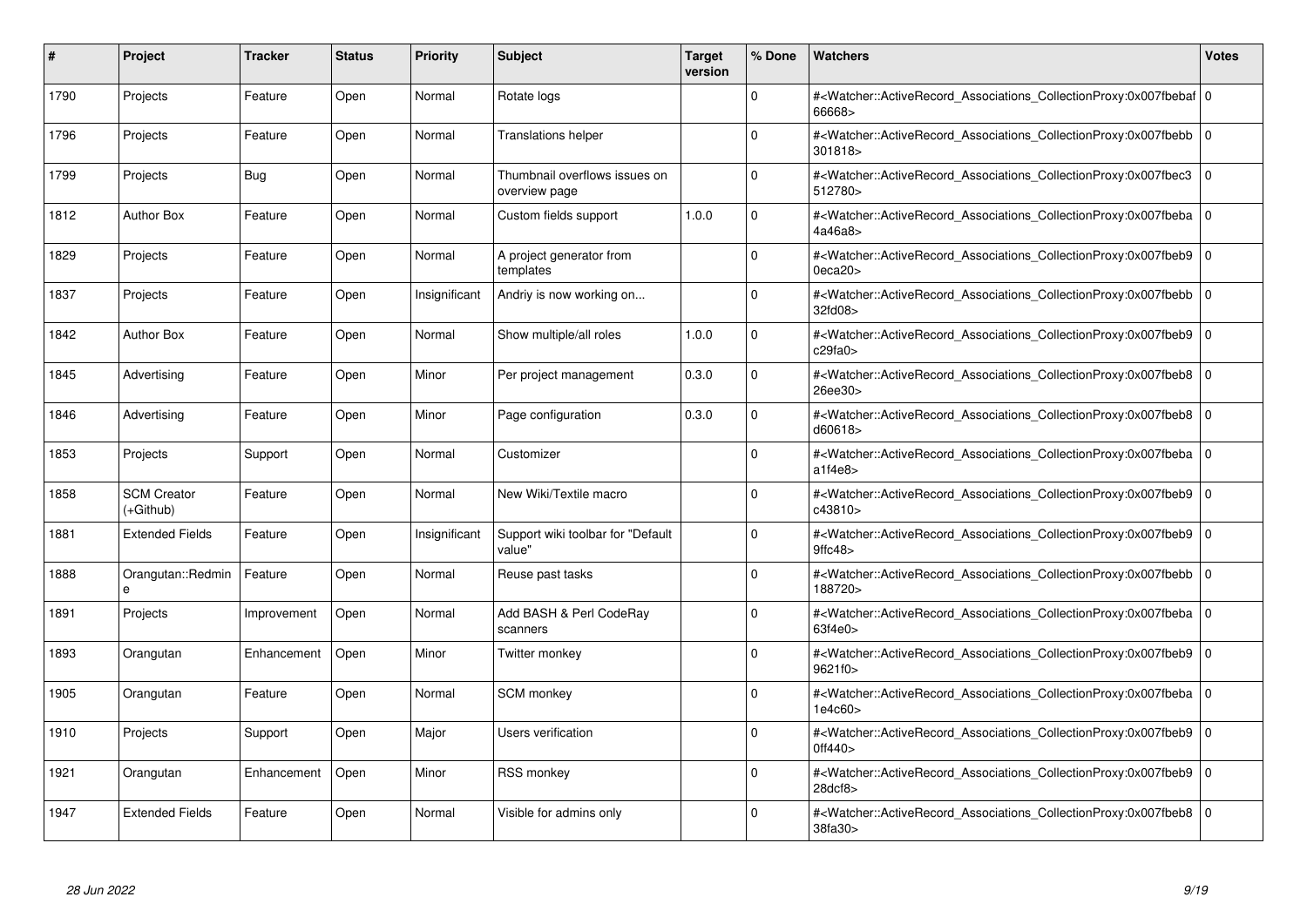| #    | Project                | <b>Tracker</b> | <b>Status</b> | <b>Priority</b> | <b>Subject</b>                                         | <b>Target</b><br>version | % Done      | Watchers                                                                                                                                                                | <b>Votes</b>   |
|------|------------------------|----------------|---------------|-----------------|--------------------------------------------------------|--------------------------|-------------|-------------------------------------------------------------------------------------------------------------------------------------------------------------------------|----------------|
| 1948 | Projects               | Feature        | Open          | Minor           | Testimonials / Used by                                 |                          | $\Omega$    | # <watcher::activerecord associations="" collectionproxy:0x007fbeb9<br="">045bf8&gt;</watcher::activerecord>                                                            | $\Omega$       |
| 1963 | Projects               | Feature        | Open          | Minor           | Issues/messages count                                  |                          | $\Omega$    | # <watcher::activerecord 0<br="" associations="" collectionproxy:0x007fbeb9=""  ="">891ac8&gt;</watcher::activerecord>                                                  |                |
| 1968 | Orangutan              | Feature        | Open          | Normal          | Creating a new issue                                   | 1.06                     | $\Omega$    | # <watcher::activerecord_associations_collectionproxy:0x007fbeba<br><math>2</math>bed<math>98</math></watcher::activerecord_associations_collectionproxy:0x007fbeba<br> | $\overline{0}$ |
| 1969 | Projects               | Improvement    | Open          | Normal          | Vote plugin                                            |                          | $\Omega$    | # <watcher::activerecord associations="" collectionproxy:0x007fbec3<br="">976268&gt;</watcher::activerecord>                                                            | l o            |
| 1970 | <b>Contact Form</b>    | Feature        | Open          | Minor           | Contact link                                           |                          | $\Omega$    | # <watcher::activerecord_associations_collectionproxy:0x007fbebb<br>15b1a8</watcher::activerecord_associations_collectionproxy:0x007fbebb<br>                           | $\mathbf 0$    |
| 1977 | WikiNG                 | Feature        | Open          | Normal          | Conditional macro for users &<br>groups                |                          | $\Omega$    | # <watcher::activerecord_associations_collectionproxy:0x007fbeb8 2<br="">c846b8&gt;</watcher::activerecord_associations_collectionproxy:0x007fbeb8>                     |                |
| 1980 | WikiNG                 | Bug            | Open          | Normal          | Problem running plugin in<br>development mode          |                          | $\Omega$    | # <watcher::activerecord associations="" collectionproxy:0x007fbec3<br="">a78738&gt;</watcher::activerecord>                                                            | $-1$           |
| 1981 | Subscription           | Feature        | Open          | Normal          | Site-wide notifications                                |                          | $\Omega$    | # <watcher::activerecord_associations_collectionproxy:0x007fbeb8<br>c0c370</watcher::activerecord_associations_collectionproxy:0x007fbeb8<br>                           |                |
| 1982 | Role Shift             | Feature        | Open          | Major           | Redmine.pm patch wanted                                |                          | $\Omega$    | # <watcher::activerecord associations="" collectionproxy:0x007fbeba<br="">556470&gt;</watcher::activerecord>                                                            | l 0            |
| 1983 | Role Shift             | Feature        | Open          | Major           | Default shifts                                         |                          | $\Omega$    | # <watcher::activerecord 0<br="" associations="" collectionproxy:0x007fbeba=""  ="">922040&gt;</watcher::activerecord>                                                  |                |
| 1993 | Advertising            | Feature        | Open          | Normal          | Which types of user                                    |                          | $\Omega$    | # <watcher::activerecord_associations_collectionproxy:0x007fbeba 0<br="">d85290&gt;</watcher::activerecord_associations_collectionproxy:0x007fbeba>                     |                |
| 1995 | <b>Extended Fields</b> | Feature        | Open          | Normal          | Checklist                                              |                          | $\Omega$    | # <watcher::activerecord_associations_collectionproxy:0x007fbeb9 0<br=""  ="">983828&gt;</watcher::activerecord_associations_collectionproxy:0x007fbeb9>                |                |
| 1997 | Download Button        | Feature        | Open          | Minor           | Project module                                         |                          | $\Omega$    | # <watcher::activerecord associations="" collectionproxy:0x007fbec3<br="">7cf450&gt;</watcher::activerecord>                                                            | l 0            |
| 2018 | <b>Extended Fields</b> | Feature        | Open          | Normal          | database query cutsom field<br>type                    |                          | $\Omega$    | # <watcher::activerecord_associations_collectionproxy:0x007fbeba<br>e585f0&gt;</watcher::activerecord_associations_collectionproxy:0x007fbeba<br>                       |                |
| 2019 | <b>Extended Fields</b> | Feature        | Open          | Normal          | Custom field type web service                          |                          | $\mathbf 0$ | # <watcher::activerecord 0<br="" associations="" collectionproxy:0x007fbeb9=""  ="">c310c0&gt;</watcher::activerecord>                                                  |                |
| 2026 | <b>Extended Fields</b> | Feature        | Open          | Normal          | Sizing defaults for custom fields                      |                          | $\Omega$    | # <watcher::activerecord_associations_collectionproxy:0x007fbec3 0<br=""  ="">b2cb48&gt;</watcher::activerecord_associations_collectionproxy:0x007fbec3>                |                |
| 2031 | Projects               | Improvement    | Open          | Minor           | News sidebar                                           |                          | $\Omega$    | # <watcher::activerecord_associations_collectionproxy:0x007fbec2 0<br=""  ="">63d868&gt;</watcher::activerecord_associations_collectionproxy:0x007fbec2>                |                |
| 2032 | Projects               | Improvement    | Open          | Minor           | Quick way to submit Orangutan<br>omission              |                          | $\mathbf 0$ | # <watcher::activerecord 0<br="" associations="" collectionproxy:0x007fbec3=""  =""><math>b</math>f9a58<math>&gt;</math></watcher::activerecord>                        |                |
| 2035 | Orangutan              | Improvement    | Open          | Minor           | Direct communication between<br>a monkey and Orangutan | 1.06                     | $\Omega$    | # <watcher::activerecord_associations_collectionproxy:0x007fbeb9 0<br=""  ="">9f01f8&gt;</watcher::activerecord_associations_collectionproxy:0x007fbeb9>                |                |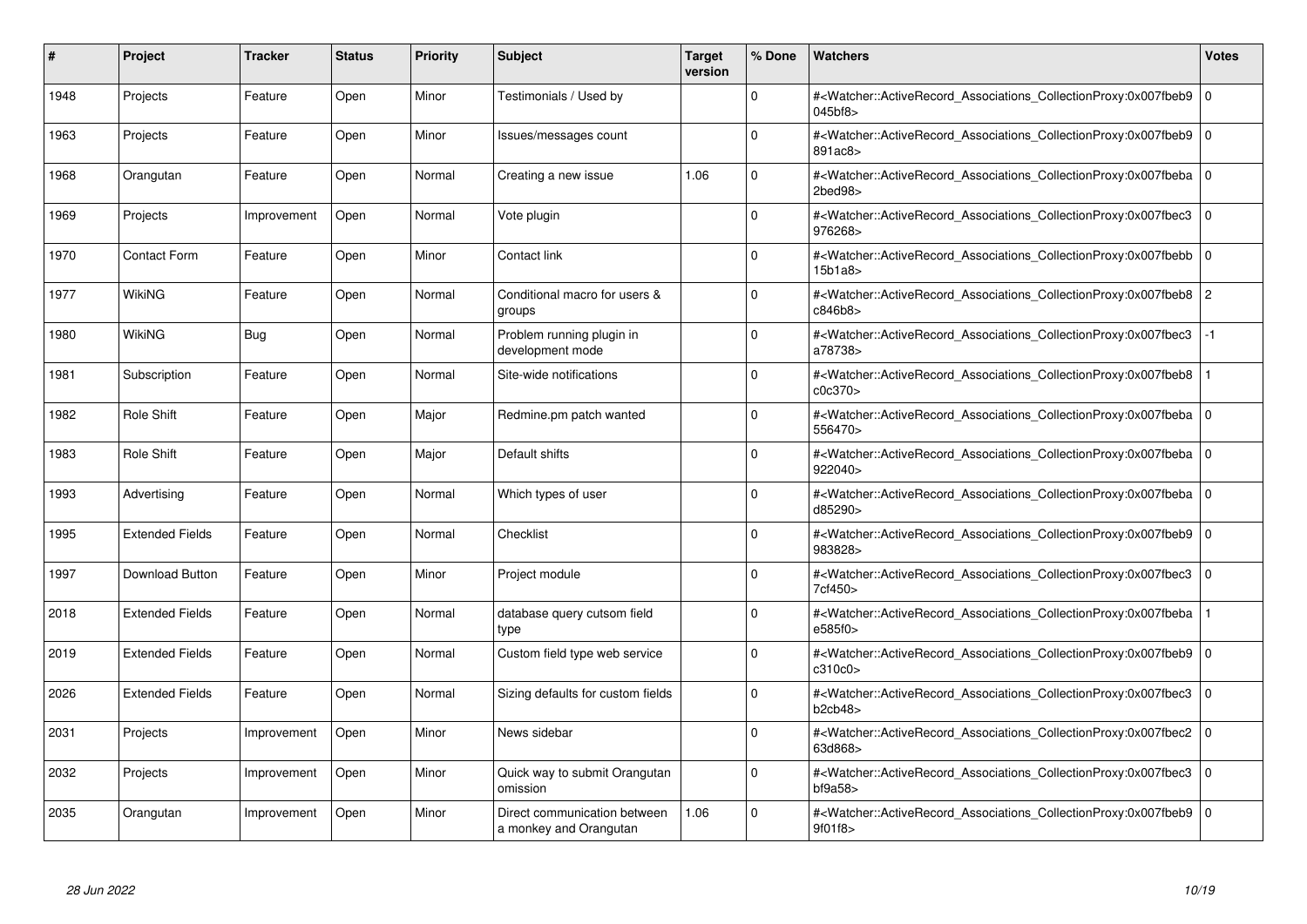| #    | Project                           | Tracker     | <b>Status</b> | <b>Priority</b> | <b>Subject</b>                                                                                                           | <b>Target</b><br>version | % Done      | Watchers                                                                                                                                                 | <b>Votes</b> |
|------|-----------------------------------|-------------|---------------|-----------------|--------------------------------------------------------------------------------------------------------------------------|--------------------------|-------------|----------------------------------------------------------------------------------------------------------------------------------------------------------|--------------|
| 2036 | Projects                          | Enhancement | Open          | Minor           | Global news                                                                                                              |                          | $\mathbf 0$ | # <watcher::activerecord_associations_collectionproxy:0x007fbeba<br>011a28</watcher::activerecord_associations_collectionproxy:0x007fbeba<br>            | l 0          |
| 2037 | Projects                          | Improvement | Open          | Minor           | Completeness bars on start<br>page                                                                                       |                          | $\mathbf 0$ | # <watcher::activerecord_associations_collectionproxy:0x007fbec3 0<br=""  ="">9691a8&gt;</watcher::activerecord_associations_collectionproxy:0x007fbec3> |              |
| 2053 | <b>SCM Creator</b><br>$(+Github)$ | Feature     | Open          | Normal          | Set repository path according to<br>identifier when using multiple<br>repositories                                       |                          | $\mathbf 0$ | # <watcher::activerecord_associations_collectionproxy:0x007fbec3<br>79d130&gt;</watcher::activerecord_associations_collectionproxy:0x007fbec3<br>        |              |
| 2054 | <b>Like Button</b>                | Feature     | Open          | Normal          | Add URL setting                                                                                                          |                          | $\mathbf 0$ | # <watcher::activerecord_associations_collectionproxy:0x007fbeba 0<br="">05fc78&gt;</watcher::activerecord_associations_collectionproxy:0x007fbeba>      |              |
| 2075 | <b>SCM Creator</b><br>$(+Github)$ | Feature     | Open          | Normal          | Make an option to fully<br>automate repository creation<br>without editing the URL field                                 |                          | $\Omega$    | # <watcher::activerecord_associations_collectionproxy:0x007fbeb8 2<br="">b17230&gt;</watcher::activerecord_associations_collectionproxy:0x007fbeb8>      |              |
| 2076 | <b>WikiNG</b>                     | Feature     | Open          | Insignificant   | <b>HTML Color preview</b>                                                                                                |                          | $\Omega$    | # <watcher::activerecord_associations_collectionproxy:0x007fbeb9 0<br=""  ="">a25cb8&gt;</watcher::activerecord_associations_collectionproxy:0x007fbeb9> |              |
| 2085 | <b>WikiNG</b>                     | Feature     | Open          | Normal          | Twitter status                                                                                                           |                          | $\mathbf 0$ | # <watcher::activerecord_associations_collectionproxy:0x007fbeba 0<br="">4a1890&gt;</watcher::activerecord_associations_collectionproxy:0x007fbeba>      |              |
| 2088 | WikiNG                            | Enhancement | Open          | Normal          | Add WikiNG buttons<br>everywhere to the editing<br>toolbar                                                               |                          | $\Omega$    | # <watcher::activerecord_associations_collectionproxy:0x007fbeb9<br>ef8330&gt;</watcher::activerecord_associations_collectionproxy:0x007fbeb9<br>        |              |
| 2105 | <b>SCM Creator</b><br>(+Github)   | Feature     | Open          | Normal          | Integrate with existing scm<br>system                                                                                    |                          | $\Omega$    | # <watcher::activerecord_associations_collectionproxy:0x007fbec3 0<br=""  ="">621b80&gt;</watcher::activerecord_associations_collectionproxy:0x007fbec3> |              |
| 2107 | <b>Extended Fields</b>            | Support     | Open          | Normal          | WiKi formatting support to<br>custom field                                                                               |                          | $\Omega$    | # <watcher::activerecord_associations_collectionproxy:0x007fbeb8 0<br="">c05ed0</watcher::activerecord_associations_collectionproxy:0x007fbeb8>          |              |
| 2108 | Projects                          | Bug         | Open          | Normal          | Weird export "button"                                                                                                    |                          | $\mathbf 0$ | # <watcher::activerecord_associations_collectionproxy:0x007fbebb 0<br=""  ="">2e4790&gt;</watcher::activerecord_associations_collectionproxy:0x007fbebb> |              |
| 2109 | Sidebar Content                   | Feature     | Open          | Normal          | Sidebar for global pages, which<br>do not have one                                                                       | 0.2.0                    | $\mathbf 0$ | # <watcher::activerecord_associations_collectionproxy:0x007fbebb 0<br="">3f95e0</watcher::activerecord_associations_collectionproxy:0x007fbebb>          |              |
| 2111 | <b>SCM Creator</b><br>$(+Github)$ | Support     | Open          | Normal          | "Adding local repositories was<br>denied by the administrator"<br>message given when creating<br>SVN or Git repositories |                          | $\Omega$    | # <watcher::activerecord_associations_collectionproxy:0x007fbeb8 0<br="">8af510&gt;</watcher::activerecord_associations_collectionproxy:0x007fbeb8>      |              |
| 2114 | <b>Extended Fields</b>            | Feature     | Open          | Normal          | LDAP attributes for user custom<br>fields                                                                                |                          | $\mathbf 0$ | # <watcher::activerecord_associations_collectionproxy:0x007fbeb8 0<br="">45fb40&gt;</watcher::activerecord_associations_collectionproxy:0x007fbeb8>      |              |
| 2117 | <b>Extended Fields</b>            | Feature     | Open          | Normal          | User list filter                                                                                                         |                          | $\mathbf 0$ | # <watcher::activerecord_associations_collectionproxy:0x007fbeb9 0<br="">c88898&gt;</watcher::activerecord_associations_collectionproxy:0x007fbeb9>      |              |
| 2132 | Download Button                   | Feature     | Open          | Normal          | Per version button                                                                                                       |                          | 0           | # <watcher::activerecord 0<br="" associations="" collectionproxy:0x007fbebb="">487d90&gt;</watcher::activerecord>                                        |              |
| 2145 | Meta                              | Feature     | Open          | Normal          | Support Facebook publishing<br>through Graph API                                                                         |                          | $\mathbf 0$ | # <watcher::activerecord_associations_collectionproxy:0x007fbeba 0<br=""  ="">26d470&gt;</watcher::activerecord_associations_collectionproxy:0x007fbeba> |              |
| 2148 | Meta                              | Feature     | Open          | Normal          | Cache meta tags                                                                                                          |                          | 0           | # <watcher::activerecord_associations_collectionproxy:0x007fbec3 0<br="">b1b230&gt;</watcher::activerecord_associations_collectionproxy:0x007fbec3>      |              |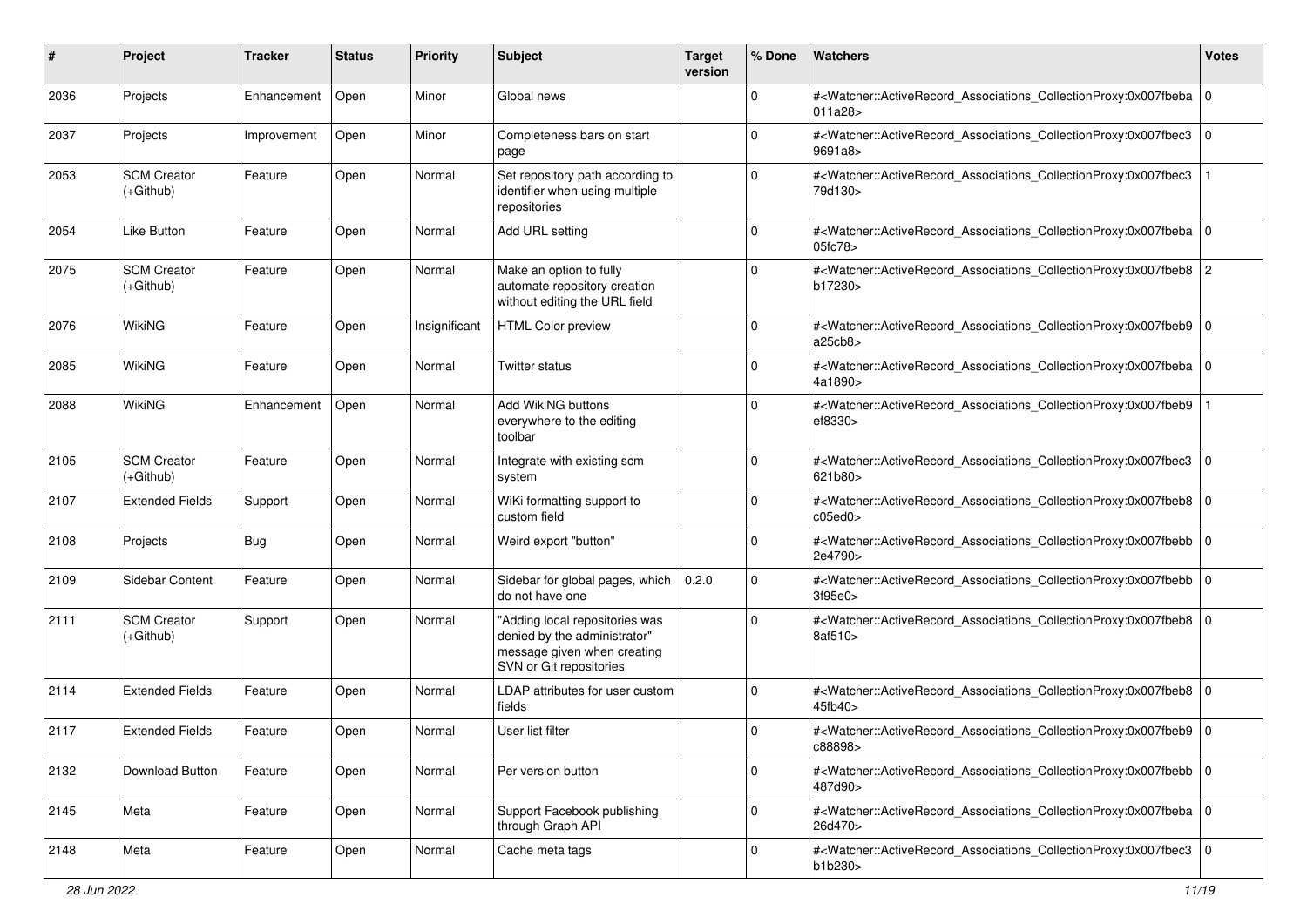| #    | Project                         | Tracker     | <b>Status</b> | <b>Priority</b> | <b>Subject</b>                                                    | <b>Target</b><br>version | % Done   | <b>Watchers</b>                                                                                                                                           | <b>Votes</b> |
|------|---------------------------------|-------------|---------------|-----------------|-------------------------------------------------------------------|--------------------------|----------|-----------------------------------------------------------------------------------------------------------------------------------------------------------|--------------|
| 2157 | Projects                        | Feature     | Open          | Normal          | Short activity messages                                           |                          | $\Omega$ | # <watcher::activerecord associations="" collectionproxy:0x007fbeba<br="">384c78&gt;</watcher::activerecord>                                              | $\mathbf 0$  |
| 2165 | Download Button                 | <b>Bug</b>  | Open          | Major           | Error in email                                                    | 0.1.1                    | $\Omega$ | # <watcher::activerecord 0<br="" associations="" collectionproxy:0x007fbeb8=""  ="">ae<math>4d80</math></watcher::activerecord>                           |              |
| 2168 | <b>Extended Fields</b>          | Feature     | Open          | Minor           | Grouping form elements                                            |                          | $\Omega$ | # <watcher::activerecord_associations_collectionproxy:0x007fbeba  <br="">0791c8&gt;</watcher::activerecord_associations_collectionproxy:0x007fbeba>       | $\Omega$     |
| 2170 | Contact Form                    | Feature     | Open          | Minor           | Optional email format validation                                  |                          | $\Omega$ | # <watcher::activerecord_associations_collectionproxy:0x007fbeb9 0<br="">3a0898&gt;</watcher::activerecord_associations_collectionproxy:0x007fbeb9>       |              |
| 2186 | <b>Extended Fields</b>          | Feature     | Open          | Minor           | <b>Custom DateTime Field</b>                                      |                          | $\Omega$ | # <watcher::activerecord_associations_collectionproxy:0x007fbeb8  <br="">772968&gt;</watcher::activerecord_associations_collectionproxy:0x007fbeb8>       | $\mathbf 0$  |
| 2196 | <b>Extended Fields</b>          | Support     | Open          | Normal          | Default values for "Wiki text"<br>custom fields not being applied |                          | $\Omega$ | # <watcher::activerecord_associations_collectionproxy:0x007fbeba 0<br=""  ="">dc0278&gt;</watcher::activerecord_associations_collectionproxy:0x007fbeba>  |              |
| 2210 | Hooks Manager                   | Feature     | Open          | Normal          | Sidebar access from other<br>hooks                                |                          | $\Omega$ | # <watcher::activerecord associations="" collectionproxy:0x007fbec3<br="">590e50&gt;</watcher::activerecord>                                              | $\mathbf 0$  |
| 2219 | <b>Project Sections</b>         | Feature     | Open          | Normal          | Wiki rule for section                                             |                          | $\Omega$ | # <watcher::activerecord_associations_collectionproxy:0x007fbeb8  <br="">829960&gt;</watcher::activerecord_associations_collectionproxy:0x007fbeb8>       | $\mathbf 0$  |
| 2223 | <b>Extended Fields</b>          | Feature     | Open          | Normal          | Linked list custom field                                          |                          | $\Omega$ | # <watcher::activerecord 0<br="" associations="" collectionproxy:0x007fbeba=""  ="">618250&gt;</watcher::activerecord>                                    |              |
| 2237 | <b>Contact Form</b>             | Bug         | Open          | Normal          | Spam protection (looks like<br>0.1.0 is spam prone)               |                          | $\Omega$ | # <watcher::activerecord associations="" collectionproxy:0x007fbec3<br="">65b6f0</watcher::activerecord>                                                  | $\mathbf 0$  |
| 2245 | RedWord                         | Improvement | Open          | Normal          | Hellip in project titles                                          |                          | $\Omega$ | # <watcher::activerecord_associations_collectionproxy:0x007fbec3<br>da5a78</watcher::activerecord_associations_collectionproxy:0x007fbec3<br>             | $\Omega$     |
| 2246 | <b>RedPress</b>                 | Feature     | Open          | Normal          | Wiki syntax for blog posts                                        |                          | $\Omega$ | # <watcher::activerecord 0<br="" associations="" collectionproxy:0x007fbec1f=""  ="">c35f0</watcher::activerecord>                                        |              |
| 2247 | <b>RedPress</b>                 | Improvement | Open          | Normal          | Redirect back after logout                                        |                          | $\Omega$ | # <watcher::activerecord 0<br="" associations="" collectionproxy:0x007fbec1=""  ="">3c7530&gt;</watcher::activerecord>                                    |              |
| 2248 | <b>RedPress</b>                 | Feature     | Open          | Normal          | Latest blog posts in Redmine                                      |                          | $\Omega$ | # <watcher::activerecord_associations_collectionproxy:0x007fbec7f 0<br=""  ="">084e8&gt;</watcher::activerecord_associations_collectionproxy:0x007fbec7f> |              |
| 2250 | WikiNG                          | Support     | Open          | Normal          | Textilizable fix in Redmine                                       |                          | $\Omega$ | # <watcher::activerecord associations="" collectionproxy:0x007fbec1<br="">01abf8</watcher::activerecord>                                                  | $\mathbf 0$  |
| 2271 | Meta                            | Feature     | Open          | Normal          | Default image for<br>OpenGraph/Twitter Cards                      |                          | $\Omega$ | # <watcher::activerecord_associations_collectionproxy:0x007fbec0<br>9d6c60&gt;</watcher::activerecord_associations_collectionproxy:0x007fbec0<br>         | $\mathbf 0$  |
| 2291 | <b>SCM Creator</b><br>(+Github) | Feature     | Open          | Normal          | Creator interface needs to be<br>simplified                       |                          | $\Omega$ | # <watcher::activerecord_associations_collectionproxy:0x007fbec0f 0<br=""  ="">1d908&gt;</watcher::activerecord_associations_collectionproxy:0x007fbec0f> |              |
| 2293 | WikiNG                          | Enhancement | Open          | Minor           | Extended user column                                              |                          | $\Omega$ | # <watcher::activerecord associations="" collectionproxy:0x007fbec1<br="">66f6c0&gt;</watcher::activerecord>                                              | $\mathbf{0}$ |
| 2303 | Meta                            | Feature     | Open          | Normal          | Improve internal API                                              |                          | $\Omega$ | # <watcher::activerecord_associations_collectionproxy:0x007fbec0 0<br=""  ="">efe328&gt;</watcher::activerecord_associations_collectionproxy:0x007fbec0>  |              |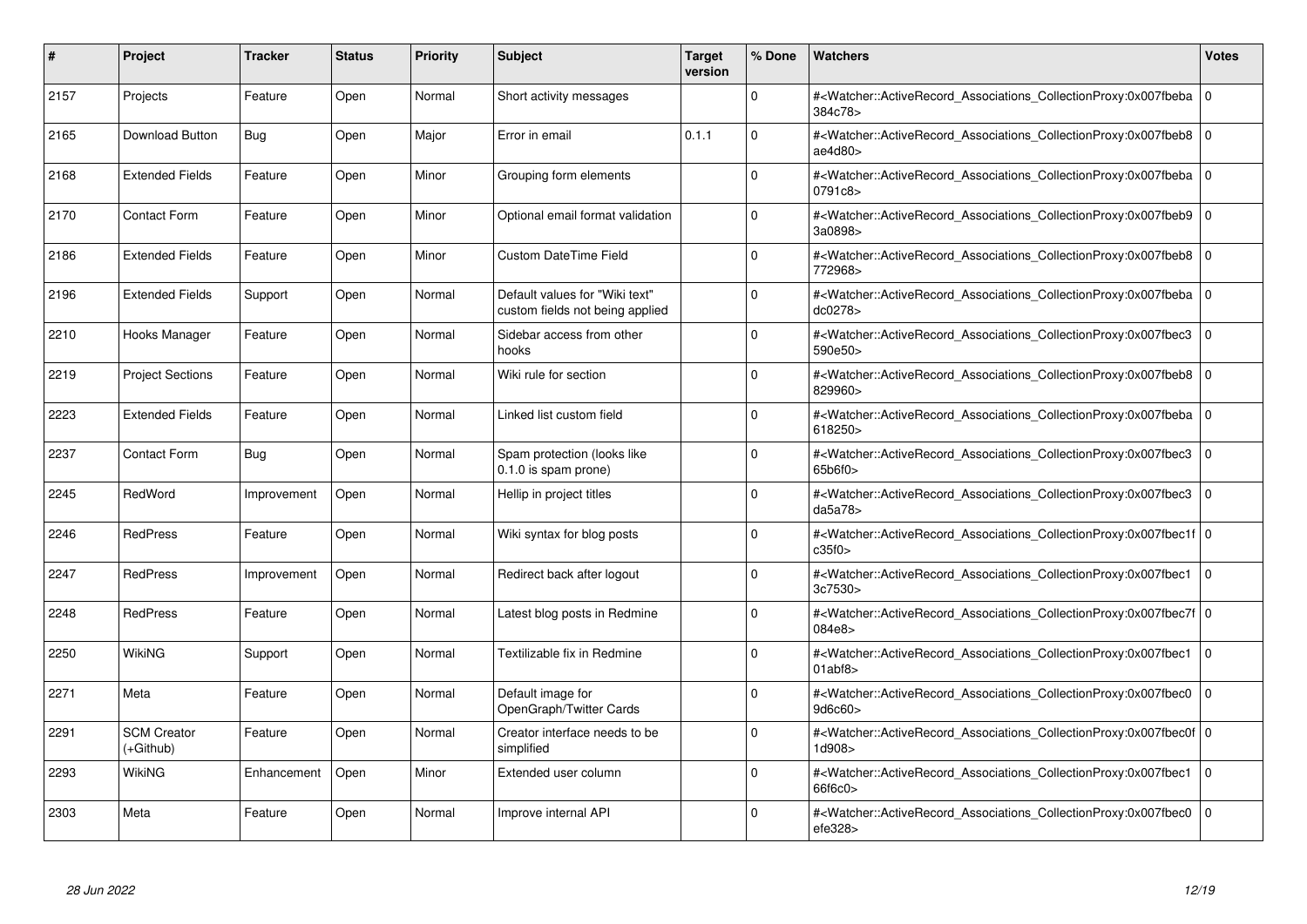| #    | Project                         | <b>Tracker</b> | <b>Status</b> | <b>Priority</b> | Subject                                                                       | <b>Target</b><br>version | % Done      | Watchers                                                                                                                                                     | <b>Votes</b> |
|------|---------------------------------|----------------|---------------|-----------------|-------------------------------------------------------------------------------|--------------------------|-------------|--------------------------------------------------------------------------------------------------------------------------------------------------------------|--------------|
| 2304 | Meta                            | Support        | Open          | Normal          | Ask Redmine guys to add hooks<br>to the core                                  |                          | 0           | # <watcher::activerecord_associations_collectionproxy:0x007fbec0<br>270e80&gt;</watcher::activerecord_associations_collectionproxy:0x007fbec0<br>            | $\mathbf 0$  |
| 2313 | Download Button                 | Bug            | Open          | Normal          | Emails include the Download<br>"button" with relative link                    |                          | $\Omega$    | # <watcher::activerecord_associations_collectionproxy:0x007fbec0<br>538f00&gt;</watcher::activerecord_associations_collectionproxy:0x007fbec0<br>            | l O          |
| 2319 | <b>Extended Fields</b>          | Bug            | Open          | Normal          | Incompatible with<br>rt custom field?                                         | 0.2.4                    | 0           | # <watcher::activerecord_associations_collectionproxy:0x007fbec1<br>2d83b8</watcher::activerecord_associations_collectionproxy:0x007fbec1<br>                | l O          |
| 2321 | RedPress                        | Bug            | Open          | Normal          | Users are still able to register in<br><b>WordPress</b>                       |                          | $\mathbf 0$ | # <watcher::activerecord_associations_collectionproxy:0x007fbec1<br>ab65d0</watcher::activerecord_associations_collectionproxy:0x007fbec1<br>                | l O          |
| 2326 | <b>SCM Creator</b><br>(+Github) | Bug            | Open          | Normal          | redmine_scm is incompatible<br>with redmine_git_hosting now?                  | 0.5.1                    | $\Omega$    | # <watcher::activerecord_associations_collectionproxy:0x007fbec0<br>9bd198&gt;</watcher::activerecord_associations_collectionproxy:0x007fbec0<br>            | $\mathbf 0$  |
| 2334 | <b>SCM Creator</b><br>(+Github) | Bug            | Open          | Normal          | Github API does not load                                                      | 0.5.1                    | $\mathbf 0$ | # <watcher::activerecord_associations_collectionproxy:0x007fbec7<br>da0bc8&gt;</watcher::activerecord_associations_collectionproxy:0x007fbec7<br>            | l O          |
| 2343 | <b>SCM Creator</b><br>(+Github) | Bug            | Open          | Major           | Internal error when creating<br>projects having a List format<br>custom field | 0.5.1                    | $\mathbf 0$ | # <watcher::activerecord_associations_collectionproxy:0x007fbec1<br>05cb48&gt;</watcher::activerecord_associations_collectionproxy:0x007fbec1<br>            | $\mathbf 0$  |
| 2344 | <b>Extended Fields</b>          | Support        | Open          | Normal          | Installation failure: uninitialized<br>constant ExtendedFieldsHelper          |                          | 10          | # <watcher::activerecord_associations_collectionproxy:0x007fbec1<br>3d4be0&gt;</watcher::activerecord_associations_collectionproxy:0x007fbec1<br>            | $\mathbf 0$  |
| 2348 | <b>Extended Fields</b>          | Bug            | Open          | Normal          | Buggy implementation at<br>list.html.erb                                      | 0.2.4                    | 0           | # <watcher::activerecord_associations_collectionproxy:0x007fbec0 0<br=""  ="">ef6060&gt;</watcher::activerecord_associations_collectionproxy:0x007fbec0>     |              |
| 2349 | <b>Extended Fields</b>          | Bug            | Open          | Critical        | Redmine Bulk edit doesn't work<br>when extended_field plugin is<br>installed  | 0.2.4                    | $\Omega$    | # <watcher::activerecord_associations_collectionproxy:0x007fbec1<br>cbd518<sub>&gt;</sub></watcher::activerecord_associations_collectionproxy:0x007fbec1<br> | $\mathbf 0$  |
| 2368 | RedWord                         | <b>Bug</b>     | Open          | Minor           | Next and prev links for<br>multi-page articles                                |                          | $\Omega$    | # <watcher::activerecord_associations_collectionproxy:0x007fbec0<br>208948&gt;</watcher::activerecord_associations_collectionproxy:0x007fbec0<br>            | $\mathbf 0$  |
| 2369 | Meta                            | Feature        | Open          | Normal          | Rich snippets for software apps                                               |                          | $\Omega$    | # <watcher::activerecord_associations_collectionproxy:0x007fbec1 0<br="">5b0ae0&gt;</watcher::activerecord_associations_collectionproxy:0x007fbec1>          |              |
| 2370 | Meta                            | Feature        | Open          | Normal          | Rich snippets for news                                                        |                          | $\Omega$    | # <watcher::activerecord_associations_collectionproxy:0x007fbec1<br>62eee0&gt;</watcher::activerecord_associations_collectionproxy:0x007fbec1<br>            | $\mathbf 0$  |
| 2371 | Meta                            | Feature        | Open          | Normal          | Rich snippets for Wiki                                                        |                          | $\mathbf 0$ | # <watcher::activerecord_associations_collectionproxy:0x007fbec0 0<br="">143aab</watcher::activerecord_associations_collectionproxy:0x007fbec0>              |              |
| 2372 | Meta                            | Feature        | Open          | Normal          | Microdata for breadcrumbs                                                     |                          | $\Omega$    | # <watcher::activerecord_associations_collectionproxy:0x007fbec6<br>eb9b00&gt;</watcher::activerecord_associations_collectionproxy:0x007fbec6<br>            | $\mathbf 0$  |
| 2373 | Red-Andy                        | Feature        | Open          | Normal          | Replacement for Georgia?                                                      |                          | $\Omega$    | # <watcher::activerecord_associations_collectionproxy:0x007fbec1 0<br=""  ="">851470&gt;</watcher::activerecord_associations_collectionproxy:0x007fbec1>     |              |
| 2374 | <b>Extended Fields</b>          | Feature        | Open          | Normal          | Project Selection from a specific<br>branch of the project tree               |                          | 0           | # <watcher::activerecord_associations_collectionproxy:0x007fbec0 0<br=""  ="">4eac38&gt;</watcher::activerecord_associations_collectionproxy:0x007fbec0>     |              |
| 2383 | <b>Extended Fields</b>          | Feature        | Open          | Normal          | Multiselect for Project fields                                                |                          | $\mathbf 0$ | # <watcher::activerecord_associations_collectionproxy:0x007fbec1 0<br="">82d160&gt;</watcher::activerecord_associations_collectionproxy:0x007fbec1>          |              |
| 2401 | <b>Project Sections</b>         | Improvement    | Open          | Normal          | Section support for Extended<br>Fields                                        |                          | $\mathbf 0$ | # <watcher::activerecord_associations_collectionproxy:0x007fbec0 0<br="">6ea650&gt;</watcher::activerecord_associations_collectionproxy:0x007fbec0>          |              |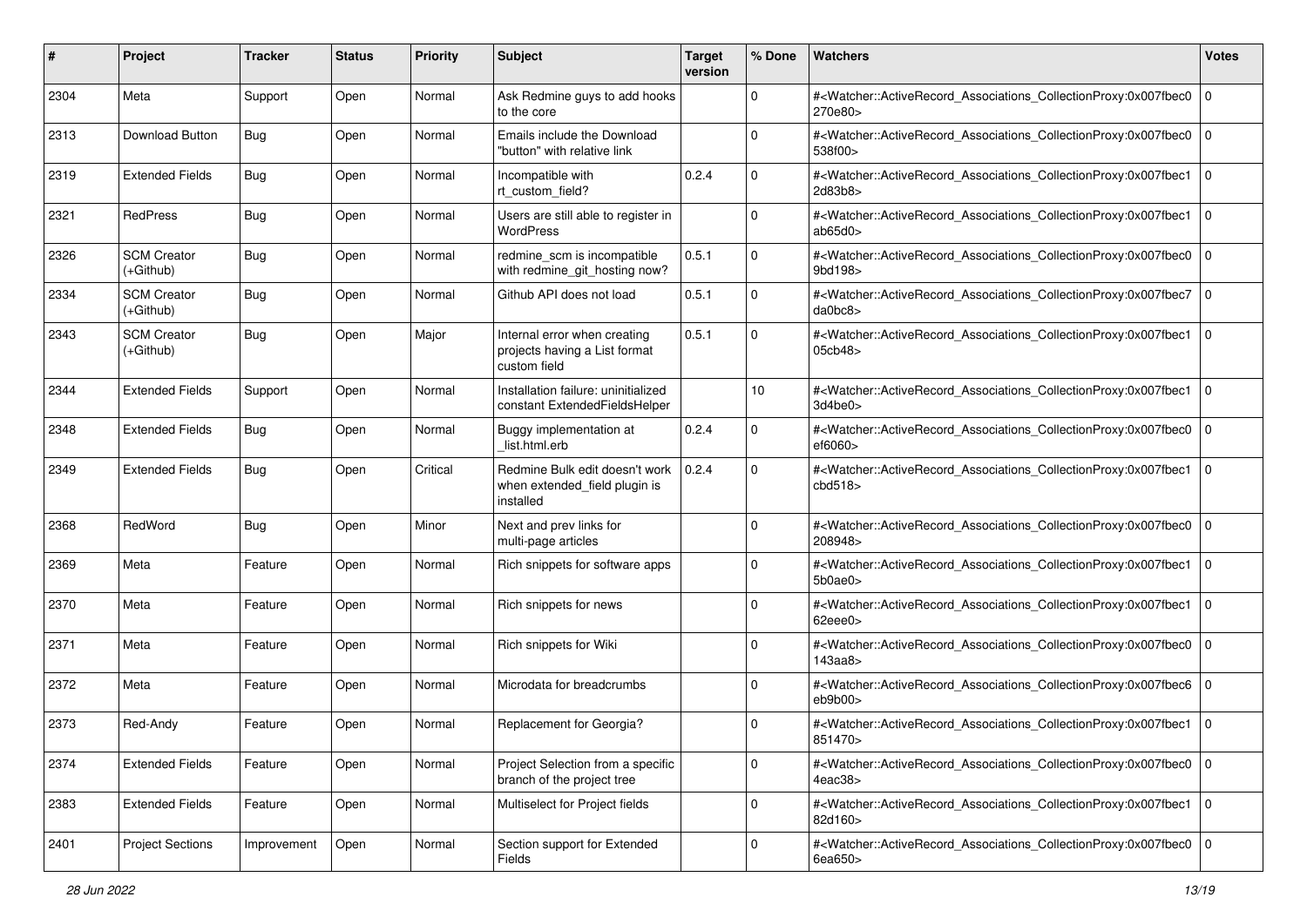| #        | <b>Project</b>         | Tracker     | <b>Status</b> | <b>Priority</b> | <b>Subject</b>                                                                     | <b>Target</b><br>version | % Done      | <b>Watchers</b>                                                                                                                                           | <b>Votes</b>   |
|----------|------------------------|-------------|---------------|-----------------|------------------------------------------------------------------------------------|--------------------------|-------------|-----------------------------------------------------------------------------------------------------------------------------------------------------------|----------------|
| 2405     | Sidebar Content        | Feature     | Open          | Minor           | Edit link for Wiki pages                                                           | 0.2.0                    | $\Omega$    | # <watcher::activerecord_associations_collectionproxy:0x007fbec7<br>aca570</watcher::activerecord_associations_collectionproxy:0x007fbec7<br>             | $\overline{0}$ |
| 2406     | Projects               | Feature     | Open          | Minor           | List of forks for projects                                                         |                          | $\Omega$    | # <watcher::activerecord_associations_collectionproxy:0x007fbec0<br>3e7480&gt;</watcher::activerecord_associations_collectionproxy:0x007fbec0<br>         | $\Omega$       |
| 2407     | Sidebar Content        | Feature     | Open          | Normal          | Improve support of Wiki page<br>on sidebar                                         | 0.2.0                    | $\mathbf 0$ | # <watcher::activerecord_associations_collectionproxy:0x007fbec1<br>a40e98&gt;</watcher::activerecord_associations_collectionproxy:0x007fbec1<br>         | l o            |
| 2430     | CD-Index               | Feature     | Open          | Normal          | (Non-)interactive mode for<br>cdindex                                              |                          | $\Omega$    | # <watcher::activerecord associations="" collectionproxy:0x007fbec0<br="">3475e8&gt;</watcher::activerecord>                                              | $\Omega$       |
| ISSUE-14 | <b>ISSUE-id</b>        | Bug         | Open          | Minor           | Escaping #ISSUE-id Textile rule<br>does not work                                   |                          | $\Omega$    | # <watcher::activerecord associations="" collectionproxy:0x007fbec1<br="">d5a188&gt;</watcher::activerecord>                                              | $\overline{0}$ |
| 2433     | WordMine               | Feature     | Open          | Minor           | Link Redmine issue with<br><b>WordPress comment</b>                                |                          | $\mathbf 0$ | # <watcher::activerecord_associations_collectionproxy:0x007fbec7<br>3519b0</watcher::activerecord_associations_collectionproxy:0x007fbec7<br>             | $\overline{0}$ |
| ISSUE-15 | <b>ISSUE-id</b>        | Omission    | Open          | Normal          | Searching #ISSUE-id                                                                |                          | $\Omega$    | # <watcher::activerecord_associations_collectionproxy:0x007fbec6f 0<br=""  ="">65d60&gt;</watcher::activerecord_associations_collectionproxy:0x007fbec6f> |                |
| 2435     | WikiNG                 | Support     | Open          | Normal          | Update Red-Andy styles                                                             |                          | $\Omega$    | # <watcher::activerecord 0<br="" associations="" collectionproxy:0x007fbec6=""  ="">c14b48&gt;</watcher::activerecord>                                    |                |
| 2437     | WikiNG                 | Feature     | Open          | Normal          | Ultra-HD-ready graphics                                                            |                          | $\Omega$    | # <watcher::activerecord 0<br="" associations="" collectionproxy:0x007fbec6f=""  ="">772e0&gt;</watcher::activerecord>                                    |                |
| 2438     | WikiNG                 | Feature     | Open          | Normal          | Screen text                                                                        | 1.1.1                    | $\Omega$    | # <watcher::activerecord_associations_collectionproxy:0x007fbec7<br>357400&gt;</watcher::activerecord_associations_collectionproxy:0x007fbec7<br>         | $\overline{0}$ |
| 2440     | WikiNG                 | Bug         | Open          | Normal          | Footnotes ignore < pre >                                                           | 1.1.1                    | $\mathbf 0$ | # <watcher::activerecord_associations_collectionproxy:0x007fbec7<br>23a860&gt;</watcher::activerecord_associations_collectionproxy:0x007fbec7<br>         | l O            |
| ISSUE-16 | <b>ISSUE-id</b>        | Omission    | Open          | Normal          | Search by new issue-id does<br>not work                                            | 0.0.3                    | $\Omega$    | # <watcher::activerecord associations="" collectionproxy:0x007fbec7<br="">104888&gt;</watcher::activerecord>                                              | l O            |
| 215      | Orangutan::Redmin<br>e | Enhancement | Incomplete    | Minor           | Support issue subject as an<br>answer to the issue questions                       |                          | $\Omega$    | # <watcher::activerecord associations="" collectionproxy:0x007fbec6<br="">d2ebf0</watcher::activerecord>                                                  | $\Omega$       |
| 971      | Orangutan::Redmin<br>e | Improvement | Incomplete    | Minor           | Confirm before taking text as a<br>task/entry description                          |                          | $\Omega$    | # <watcher::activerecord associations="" collectionproxy:0x007fbec6<br="">af23a0&gt;</watcher::activerecord>                                              |                |
| 1022     | Orangutan::Redmin<br>e | Feature     | Incomplete    | Minor           | Changing issue status<br>depending on user presence                                |                          | $\Omega$    | # <watcher::activerecord_associations_collectionproxy:0x007fbec6<br>944620&gt;</watcher::activerecord_associations_collectionproxy:0x007fbec6<br>         | $\Omega$       |
| 1028     | Orangutan              | Feature     | Incomplete    | Minor           | Recognizing English text<br>accidentally entered with<br>different keyboard layout |                          | $\Omega$    | # <watcher::activerecord_associations_collectionproxy:0x007fbec6<br>798f38&gt;</watcher::activerecord_associations_collectionproxy:0x007fbec6<br>         |                |
| 1104     | Orangutan::Redmin      | Feature     | Incomplete    | Minor           | Automatic overtime tracking                                                        |                          | $\Omega$    | # <watcher::activerecord_associations_collectionproxy:0x007fbec6 0<br=""  ="">2ee708&gt;</watcher::activerecord_associations_collectionproxy:0x007fbec6>  |                |
| 1337     | Orangutan::Redmin<br>e | Feature     | Incomplete    | Minor           | Automatic time tracking                                                            |                          | $\Omega$    | # <watcher::activerecord_associations_collectionproxy:0x007fbec5 0<br=""  ="">e9b700&gt;</watcher::activerecord_associations_collectionproxy:0x007fbec5>  |                |
| 1601     | Orangutan              | Enhancement | Incomplete    | Normal          | Configuring contexts weights                                                       | 2.00                     | $\Omega$    | # <watcher::activerecord associations="" collectionproxy:0x007fbec5<br="">996c00&gt;</watcher::activerecord>                                              | l O            |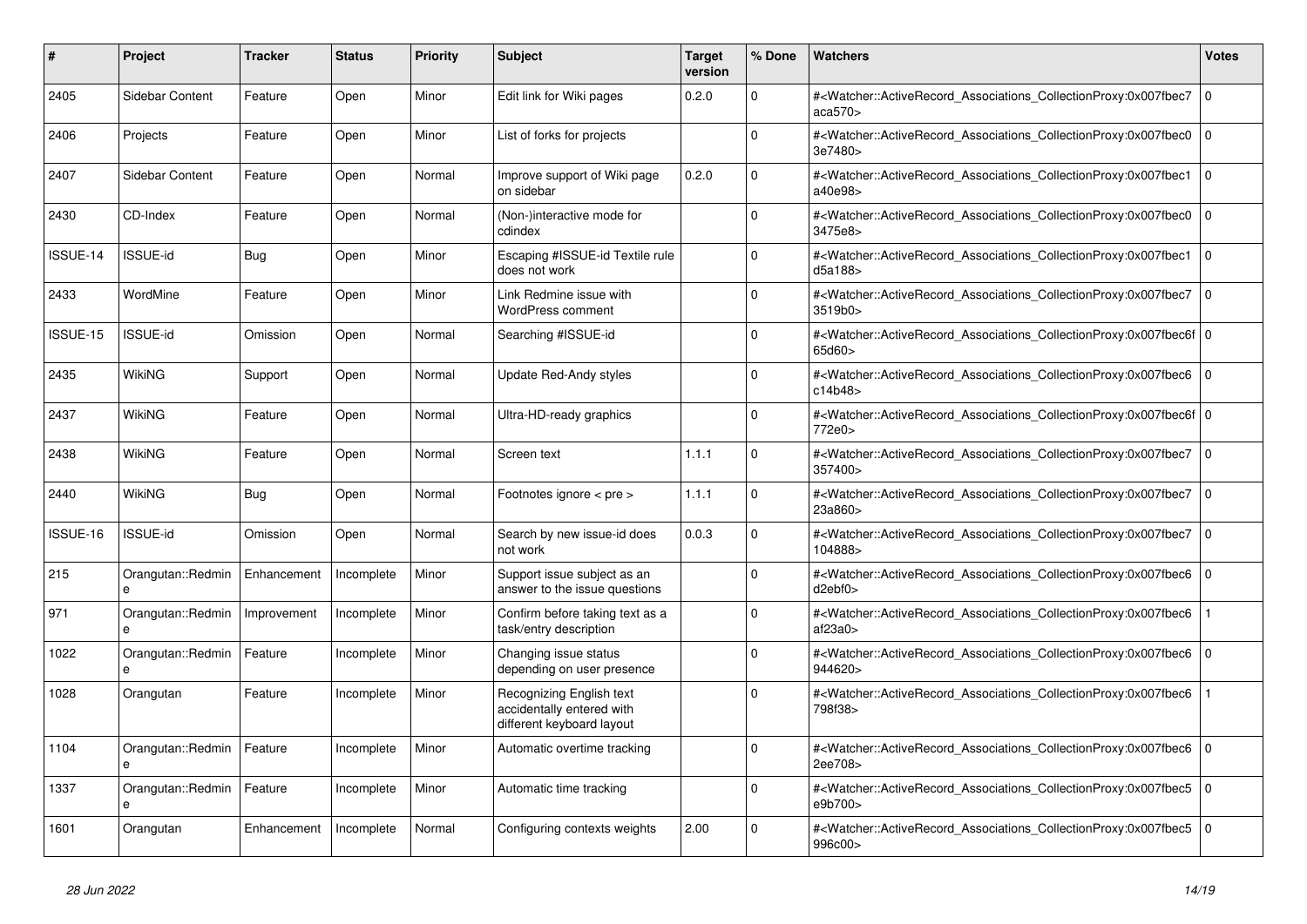| #    | <b>Project</b>                  | Tracker     | <b>Status</b> | <b>Priority</b> | <b>Subject</b>                                        | <b>Target</b><br>version | % Done      | <b>Watchers</b>                                                                                                                                          | <b>Votes</b>   |
|------|---------------------------------|-------------|---------------|-----------------|-------------------------------------------------------|--------------------------|-------------|----------------------------------------------------------------------------------------------------------------------------------------------------------|----------------|
| 1622 | Orangutan::Redmin<br>e          | Improvement | Incomplete    | Normal          | Support rest hours column                             |                          | $\Omega$    | # <watcher::activerecord_associations_collectionproxy:0x007fbec5<br>67ea18&gt;</watcher::activerecord_associations_collectionproxy:0x007fbec5<br>        | $\overline{0}$ |
| 1729 | CD-Index                        | Bug         | Incomplete    | Normal          | Segfault in libarchive when<br>working with large ISO |                          | $\Omega$    | # <watcher::activerecord_associations_collectionproxy:0x007fbec5<br>4506b0&gt;</watcher::activerecord_associations_collectionproxy:0x007fbec5<br>        | $\overline{0}$ |
| 1731 | CD-Index                        | <b>Bug</b>  | Incomplete    | Normal          | Libarchive<br>archive read symlink returns<br>garbage |                          | $\Omega$    | # <watcher::activerecord_associations_collectionproxy:0x007fbec5 0<br=""  ="">1bf248&gt;</watcher::activerecord_associations_collectionproxy:0x007fbec5> |                |
| 1735 | <b>TOC</b>                      | Bug         | Incomplete    | Normal          | Broken in new DokuWiki?                               |                          | $\Omega$    | # <watcher::activerecord_associations_collectionproxy:0x007fbec4<br>eb15d8</watcher::activerecord_associations_collectionproxy:0x007fbec4<br>            | l o            |
| 1751 | Hooks Manager                   | Feature     | Incomplete    | Minor           | Support URL regexps to limit<br>pages                 |                          | $\Omega$    | # <watcher::activerecord 0<br="" associations="" collectionproxy:0x00557da9=""  ="">1e1780&gt;</watcher::activerecord>                                   |                |
| 1757 | <b>SCM Creator</b><br>(+Github) | Feature     | Incomplete    | Insignificant   | Allow subdirectories                                  |                          | $\Omega$    | # <watcher::activerecord_associations_collectionproxy:0x00557da8 0<br=""  ="">f13c10&gt;</watcher::activerecord_associations_collectionproxy:0x00557da8> |                |
| 1793 | <b>SCM Creator</b><br>(+Github) | Feature     | Incomplete    | Normal          | Allow the creation of non-local<br>repositories       |                          | $\Omega$    | # <watcher::activerecord_associations_collectionproxy:0x00557da8 2<br="">d5d240&gt;</watcher::activerecord_associations_collectionproxy:0x00557da8>      |                |
| 1804 | Projects                        | Feature     | Incomplete    | Insignificant   | Arrows (or similar solution) for<br>project menu      |                          | $\Omega$    | # <watcher::activerecord_associations_collectionproxy:0x00557da5 0<br=""  ="">d43b18&gt;</watcher::activerecord_associations_collectionproxy:0x00557da5> |                |
| 1831 | Projects                        | Feature     | Incomplete    | Minor           | Automatically include mail<br>conversations           |                          | $\mathbf 0$ | # <watcher::activerecord_associations_collectionproxy:0x00557da5 0<br=""  ="">b9d7a0</watcher::activerecord_associations_collectionproxy:0x00557da5>     |                |
| 1867 | Projects                        | Feature     | Incomplete    | Minor           | Textile draft                                         |                          | $\Omega$    | # <watcher::activerecord_associations_collectionproxy:0x00557da5 0<br=""  ="">a2cd80</watcher::activerecord_associations_collectionproxy:0x00557da5>     |                |
| 1882 | <b>Extended Fields</b>          | Feature     | Incomplete    | Normal          | Wiki toolbar for Wiki text                            |                          | $\Omega$    | # <watcher::activerecord 0<br="" associations="" collectionproxy:0x00557da6=""  ="">4dc7a8</watcher::activerecord>                                       |                |
| 1884 | <b>Extended Fields</b>          | Feature     | Incomplete    | Normal          | Multiselect                                           |                          | $\mathbf 0$ | # <watcher::activerecord_associations_collectionproxy:0x00557da6 0<br=""  ="">2537e8&gt;</watcher::activerecord_associations_collectionproxy:0x00557da6> |                |
| 1899 | WikiNG                          | Improvement | Incomplete    | Minor           | Ignore conditions on preview                          |                          | $\Omega$    | # <watcher::activerecord_associations_collectionproxy:0x00557da3 0<br=""  ="">8ed8b8&gt;</watcher::activerecord_associations_collectionproxy:0x00557da3> |                |
| 1900 | WikiNG                          | Feature     | Incomplete    | Minor           | Singe bracket smiley                                  |                          | $\Omega$    | # <watcher::activerecord_associations_collectionproxy:0x00557da3 0<br="">6d9a18&gt;</watcher::activerecord_associations_collectionproxy:0x00557da3>      |                |
| 1902 | Meta                            | Feature     | Incomplete    | Normal          | Consider clear html and light<br>mode                 |                          | $\mathbf 0$ | # <watcher::activerecord_associations_collectionproxy:0x00557da5 0<br=""  ="">6d28b0&gt;</watcher::activerecord_associations_collectionproxy:0x00557da5> |                |
| 1906 | WikiNG                          | Enhancement | Incomplete    | Minor           | <b>External Redmine links</b>                         |                          | $\Omega$    | # <watcher::activerecord_associations_collectionproxy:0x00557da5 1<br=""  ="">3b2c20</watcher::activerecord_associations_collectionproxy:0x00557da5>     |                |
| 1907 | WikiNG                          | Feature     | Incomplete    | Minor           | Social links                                          |                          | $\Omega$    | # <watcher::activerecord 1<br="" associations="" collectionproxy:0x00557da5=""  ="">01c4f8&gt;</watcher::activerecord>                                   |                |
| 1909 | Orangutan                       | Enhancement | Incomplete    | Minor           | Orangutan::Kayako                                     |                          | $\Omega$    | # <watcher::activerecord_associations_collectionproxy:0x00557da3 0<br=""  ="">834ed0&gt;</watcher::activerecord_associations_collectionproxy:0x00557da3> |                |
| 1913 | WikiNG                          | Enhancement | Incomplete    | Minor           | External Debian/Ubuntu bugs                           |                          | $\Omega$    | # <watcher::activerecord_associations_collectionproxy:0x007fbeba<br>0e7b28&gt;</watcher::activerecord_associations_collectionproxy:0x007fbeba<br>        | $\Omega$       |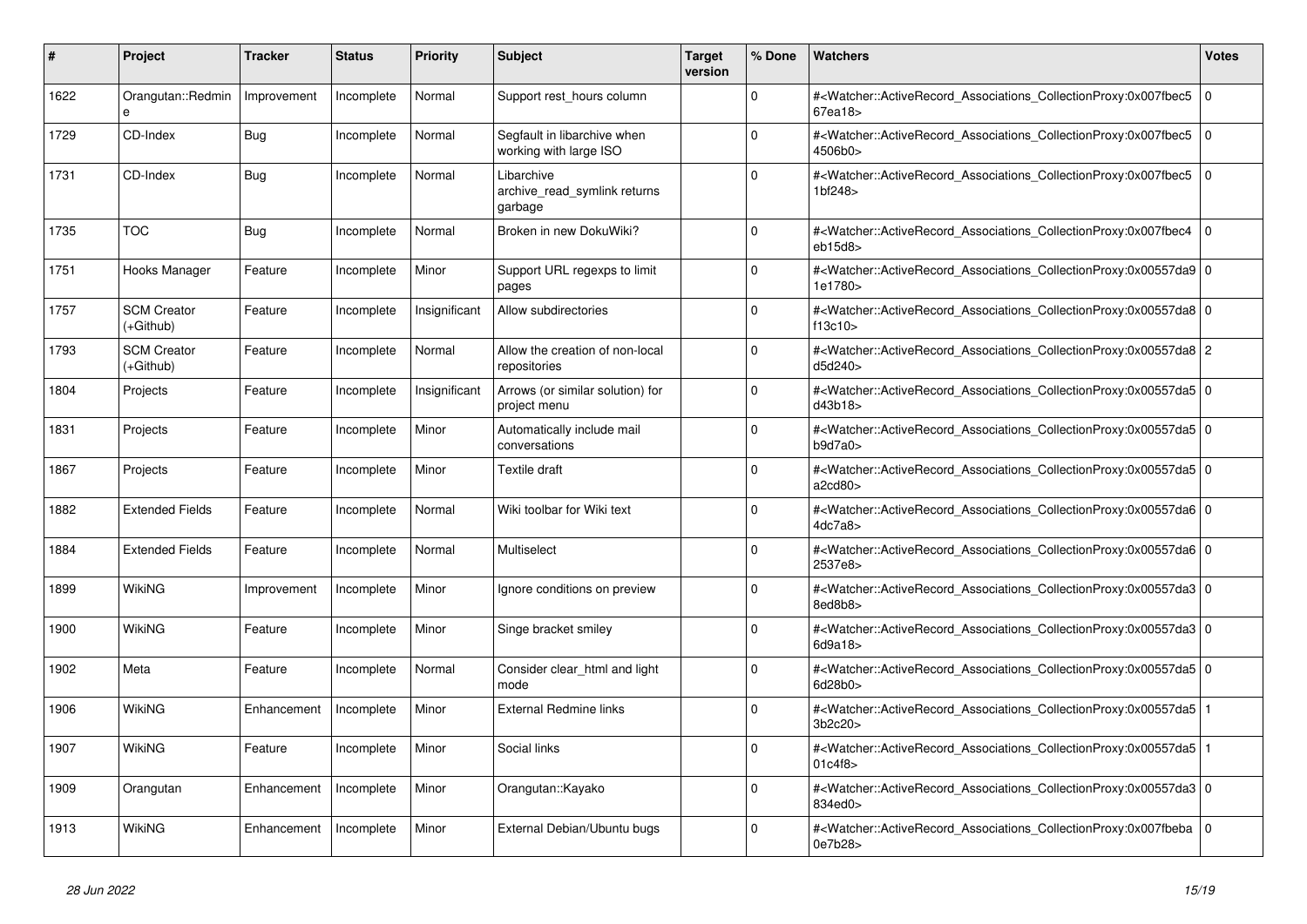| #    | Project                | <b>Tracker</b> | <b>Status</b> | <b>Priority</b> | <b>Subject</b>                                                                           | <b>Target</b><br>version | % Done      | <b>Watchers</b>                                                                                                                                                        | <b>Votes</b> |
|------|------------------------|----------------|---------------|-----------------|------------------------------------------------------------------------------------------|--------------------------|-------------|------------------------------------------------------------------------------------------------------------------------------------------------------------------------|--------------|
| 1915 | Red-Andy               | Feature        | Incomplete    | Normal          | TOC items box should move as<br>we click on the item                                     |                          | $\Omega$    | # <watcher::activerecord_associations_collectionproxy:0x007fbec3<br>cf4750&gt;</watcher::activerecord_associations_collectionproxy:0x007fbec3<br>                      | $\Omega$     |
| 1919 | <b>Extended Fields</b> | Feature        | Incomplete    | Normal          | Extend Link extended field                                                               |                          | $\Omega$    | # <watcher::activerecord_associations_collectionproxy:0x007fbeb8f 0<br=""  ="">07f20&gt;</watcher::activerecord_associations_collectionproxy:0x007fbeb8f>              |              |
| 1942 | WikiNG                 | Feature        | Incomplete    | Minor           | Support for target in links                                                              |                          | $\Omega$    | # <watcher::activerecord_associations_collectionproxy:0x007fbebaf 0<br=""  ="">f4dc8<math>&gt;</math></watcher::activerecord_associations_collectionproxy:0x007fbebaf> |              |
| 1954 | <b>Extended Fields</b> | Feature        | Incomplete    | Normal          | Mailto links                                                                             |                          | $\Omega$    | # <watcher::activerecord_associations_collectionproxy:0x007fbeba  <br="">2f5258&gt;</watcher::activerecord_associations_collectionproxy:0x007fbeba>                    | $\Omega$     |
| 1955 | <b>Extended Fields</b> | Feature        | Incomplete    | Normal          | FTP link                                                                                 |                          | $\Omega$    | # <watcher::activerecord_associations_collectionproxy:0x007fbeb9<br>80c850&gt;</watcher::activerecord_associations_collectionproxy:0x007fbeb9<br>                      | $\mathbf 0$  |
| 1956 | <b>Extended Fields</b> | Feature        | Incomplete    | Minor           | SIP link                                                                                 |                          | $\Omega$    | # <watcher::activerecord_associations_collectionproxy:0x007fbeba 0<br=""  ="">398f98&gt;</watcher::activerecord_associations_collectionproxy:0x007fbeba>               |              |
| 1957 | Download Button        | Feature        | Incomplete    | Normal          | Plugin configuration                                                                     |                          | $\Omega$    | # <watcher::activerecord associations="" collectionproxy:0x007fbebb<br="">1fa0a0&gt;</watcher::activerecord>                                                           | $\mathbf 0$  |
| 1984 | Subscription           | Feature        | Incomplete    | Minor           | Redirecting back after<br>registration/loginRedirecting<br>back after registration/login |                          | $\Omega$    | # <watcher::activerecord_associations_collectionproxy:0x007fbeb9  <br="">b385b0</watcher::activerecord_associations_collectionproxy:0x007fbeb9>                        | $\mathbf 0$  |
| 1987 | Projects               | Feature        | Incomplete    | Normal          | Attachment resize                                                                        |                          | $\Omega$    | # <watcher::activerecord_associations_collectionproxy:0x007fbec3  <br="">7b77b0&gt;</watcher::activerecord_associations_collectionproxy:0x007fbec3>                    | $\mathbf 0$  |
| 1988 | Orangutan              | Improvement    | Incomplete    | Normal          | Multithreading                                                                           |                          | $\Omega$    | # <watcher::activerecord_associations_collectionproxy:0x007fbeb9<br>7a7798&gt;</watcher::activerecord_associations_collectionproxy:0x007fbeb9<br>                      | $\Omega$     |
| 1990 | Projects               | Improvement    | Incomplete    | Minor           | anti notificatin spam - fine<br>grained mail distribution                                |                          | $\Omega$    | # <watcher::activerecord associations="" collectionproxy:0x007fbec3<br="">eab9e0&gt;</watcher::activerecord>                                                           |              |
| 1994 | <b>WikiNG</b>          | Enhancement    | Incomplete    | Normal          | Inline warnings, tips etc                                                                |                          | $\Omega$    | # <watcher::activerecord associations="" collectionproxy:0x007fbec3<br="">a09068&gt;</watcher::activerecord>                                                           | $\mathbf 0$  |
| 1996 | <b>Author Box</b>      | Feature        | Incomplete    | Minor           | Project module                                                                           |                          | $\Omega$    | # <watcher::activerecord_associations_collectionproxy:0x007fbeba  <br="">3a0630&gt;</watcher::activerecord_associations_collectionproxy:0x007fbeba>                    | $\mathbf 0$  |
| 1999 | Sidebar Content        | Feature        | Incomplete    | Minor           | Project module                                                                           |                          | $\Omega$    | # <watcher::activerecord 0<br="" associations="" collectionproxy:0x007fbeb9f=""  ="">c94a8</watcher::activerecord>                                                     |              |
| 2005 | <b>Extended Fields</b> | Feature        | Incomplete    | Minor           | Paging for projects listing                                                              |                          | $\Omega$    | # <watcher::activerecord 0<br="" associations="" collectionproxy:0x007fbeba=""  ="">334570&gt;</watcher::activerecord>                                                 |              |
| 2006 | <b>Extended Fields</b> | Feature        | Incomplete    | Minor           | Users listing sorting                                                                    |                          | $\mathbf 0$ | # <watcher::activerecord_associations_collectionproxy:0x007fbeb9f 0<br=""  ="">613f8&gt;</watcher::activerecord_associations_collectionproxy:0x007fbeb9f>              |              |
| 2007 | <b>Extended Fields</b> | Feature        | Incomplete    | Minor           | Projects listing sorting                                                                 |                          | $\Omega$    | # <watcher::activerecord_associations_collectionproxy:0x007fbec3 0<br="">662158&gt;</watcher::activerecord_associations_collectionproxy:0x007fbec3>                    |              |
| 2011 | <b>Extended Fields</b> | Feature        | Incomplete    | Normal          | Custom field translations                                                                |                          | $\Omega$    | # <watcher::activerecord associations="" collectionproxy:0x007fbeb9<br="">53ab40&gt;</watcher::activerecord>                                                           | $\mathbf 0$  |
| 2013 | <b>Role Shift</b>      | Feature        | Incomplete    | Minor           | Resource shifts                                                                          |                          | $\Omega$    | # <watcher::activerecord_associations_collectionproxy:0x007fbeba  <br="">09a120&gt;</watcher::activerecord_associations_collectionproxy:0x007fbeba>                    | $\mathbf 0$  |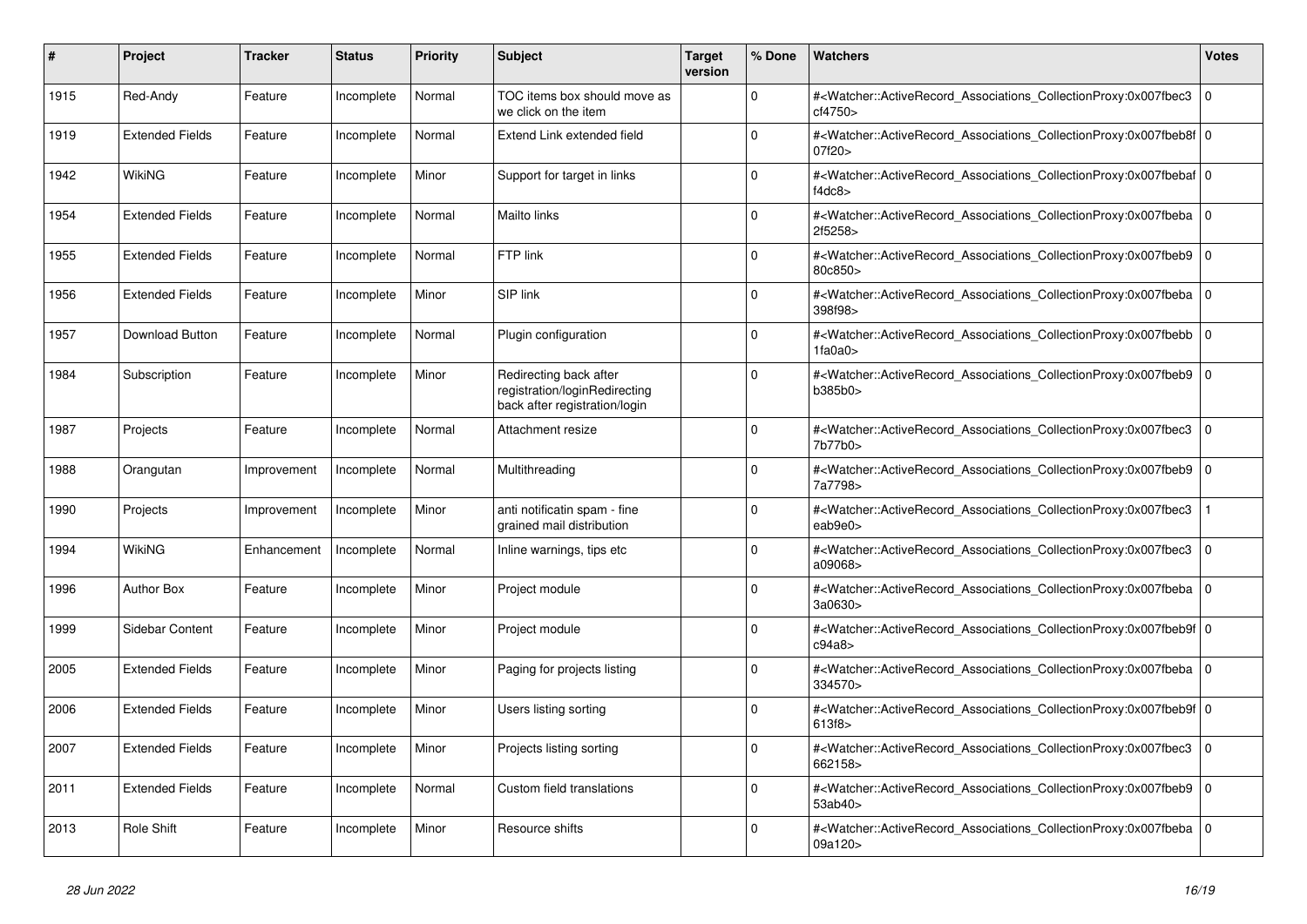| #    | Project                           | Tracker     | <b>Status</b> | <b>Priority</b> | <b>Subject</b>                                                                | <b>Target</b><br>version | % Done      | Watchers                                                                                                                                                                      | <b>Votes</b> |
|------|-----------------------------------|-------------|---------------|-----------------|-------------------------------------------------------------------------------|--------------------------|-------------|-------------------------------------------------------------------------------------------------------------------------------------------------------------------------------|--------------|
| 2021 | Projects                          | Improvement | Incomplete    | Major           | Spam protect                                                                  |                          | $\mathbf 0$ | # <watcher::activerecord_associations_collectionproxy:0x007fbeb8 0<br="">21d440&gt;</watcher::activerecord_associations_collectionproxy:0x007fbeb8>                           |              |
| 2028 | <b>Extended Fields</b>            | Feature     | Incomplete    | Normal          | make fields final option                                                      |                          | $\Omega$    | # <watcher::activerecord_associations_collectionproxy:0x007fbeb8 0<br="">607f88&gt;</watcher::activerecord_associations_collectionproxy:0x007fbeb8>                           |              |
| 2079 | <b>WikiNG</b>                     | Feature     | Incomplete    | Normal          | Message to everyone in a<br>project                                           |                          | $\Omega$    | # <watcher::activerecord_associations_collectionproxy:0x007fbeb8 0<br="">bab7c8&gt;</watcher::activerecord_associations_collectionproxy:0x007fbeb8>                           |              |
| 2084 | <b>SCM Creator</b><br>$(+Github)$ | Bug         | Incomplete    | Normal          | ActionView::Template::Error<br>(syntax error on line 33, col 12:              |                          | $\Omega$    | # <watcher::activerecord_associations_collectionproxy:0x007fbeba<br>1c9758&gt;</watcher::activerecord_associations_collectionproxy:0x007fbeba<br>                             |              |
| 2086 | Projects                          | Improvement | Incomplete    | Minor           | Latest stable version                                                         |                          | $\mathbf 0$ | # <watcher::activerecord_associations_collectionproxy:0x007fbeb9<br>c560f0&gt;</watcher::activerecord_associations_collectionproxy:0x007fbeb9<br>                             | 0            |
| 2092 | <b>Extended Fields</b>            | Feature     | Incomplete    | Normal          | Users-to-issues custom fields<br>auto-fill                                    |                          | $\Omega$    | # <watcher::activerecord_associations_collectionproxy:0x007fbeb9 0<br=""  ="">ca5c40&gt;</watcher::activerecord_associations_collectionproxy:0x007fbeb9>                      |              |
| 2093 | <b>Extended Fields</b>            | Feature     | Incomplete    | Normal          | Extended columns using<br>custom queries                                      |                          | $\Omega$    | # <watcher::activerecord_associations_collectionproxy:0x007fbeb9f 0<br=""  ="">3f820&gt;</watcher::activerecord_associations_collectionproxy:0x007fbeb9f>                     |              |
| 2099 | <b>Extended Fields</b>            | Feature     | Incomplete    | Normal          | Create a custom field of type<br>'Category'                                   |                          | $\Omega$    | # <watcher::activerecord_associations_collectionproxy:0x007fbeb8 0<br=""  ="">720e38&gt;</watcher::activerecord_associations_collectionproxy:0x007fbeb8>                      |              |
| 2103 | <b>Extended Fields</b>            | Feature     | Incomplete    | Minor           | Support multiple for Project                                                  |                          | $\mathbf 0$ | # <watcher::activerecord_associations_collectionproxy:0x007fbeb9  <br="">c40ed0</watcher::activerecord_associations_collectionproxy:0x007fbeb9>                               | $\mathbf 0$  |
| 2106 | Projects                          | Improvement | Incomplete    | Minor           | Gravatar upload                                                               |                          | $\Omega$    | # <watcher::activerecord_associations_collectionproxy:0x007fbebb  <br="">0823a8&gt;</watcher::activerecord_associations_collectionproxy:0x007fbebb>                           | $\mathbf 0$  |
| 2130 | <b>WikiNG</b>                     | Feature     | Incomplete    | Minor           | Function references                                                           |                          | $\Omega$    | # <watcher::activerecord_associations_collectionproxy:0x007fbec3 0<br=""  ="">e09a28&gt;</watcher::activerecord_associations_collectionproxy:0x007fbec3>                      |              |
| 2155 | <b>Extended Fields</b>            | Bug         | Incomplete    | Normal          | Wiki text field donot work well<br>when using chinese as custom<br>field name |                          | 50          | # <watcher::activerecord_associations_collectionproxy:0x007fbebb  <br="">2f1c88&gt;</watcher::activerecord_associations_collectionproxy:0x007fbebb>                           | $\mathbf 0$  |
| 2156 | <b>Extended Fields</b>            | Feature     | Incomplete    | Minor           | Per user values?                                                              |                          | $\Omega$    | # <watcher::activerecord_associations_collectionproxy:0x007fbeb9  <br="">960ad0&gt;</watcher::activerecord_associations_collectionproxy:0x007fbeb9>                           | $\mathbf 0$  |
| 2160 | <b>WikiNG</b>                     | Improvement | Incomplete    | Normal          | Rename {{version}} to {{hidden}}                                              |                          | $\Omega$    | # <watcher::activerecord_associations_collectionproxy:0x007fbeba 0<br=""  ="">4825a8&gt;</watcher::activerecord_associations_collectionproxy:0x007fbeba>                      |              |
| 2163 | Meta                              | Bug         | Incomplete    | Normal          | My site's Display lanugage was<br>only English, when I installed<br>plugin    |                          | $\Omega$    | # <watcher::activerecord_associations_collectionproxy:0x007fbec3 0<br="">9176a0</watcher::activerecord_associations_collectionproxy:0x007fbec3>                               |              |
| 2169 | Contact Form                      | Feature     | Incomplete    | Normal          | Option to use own name,<br>reply-to, subject and message<br>fields            |                          |             | # <watcher::activerecord_associations_collectionproxy:0x007fbeba 0<br=""  ="">ee5428&gt;</watcher::activerecord_associations_collectionproxy:0x007fbeba>                      |              |
| 2179 | Projects                          | Feature     | Incomplete    | Normal          | Pingbacks and trackbacks                                                      |                          | $\mathbf 0$ | # <watcher::activerecord_associations_collectionproxy:0x007fbeb8 0<br=""><math>b</math>f6e08<math>&gt;</math></watcher::activerecord_associations_collectionproxy:0x007fbeb8> |              |
| 2184 | Role Shift                        | Support     | Incomplete    | Normal          | Issue visibility                                                              |                          | 0           | # <watcher::activerecord_associations_collectionproxy:0x007fbeb9 0<br=""  ="">642dd0&gt;</watcher::activerecord_associations_collectionproxy:0x007fbeb9>                      |              |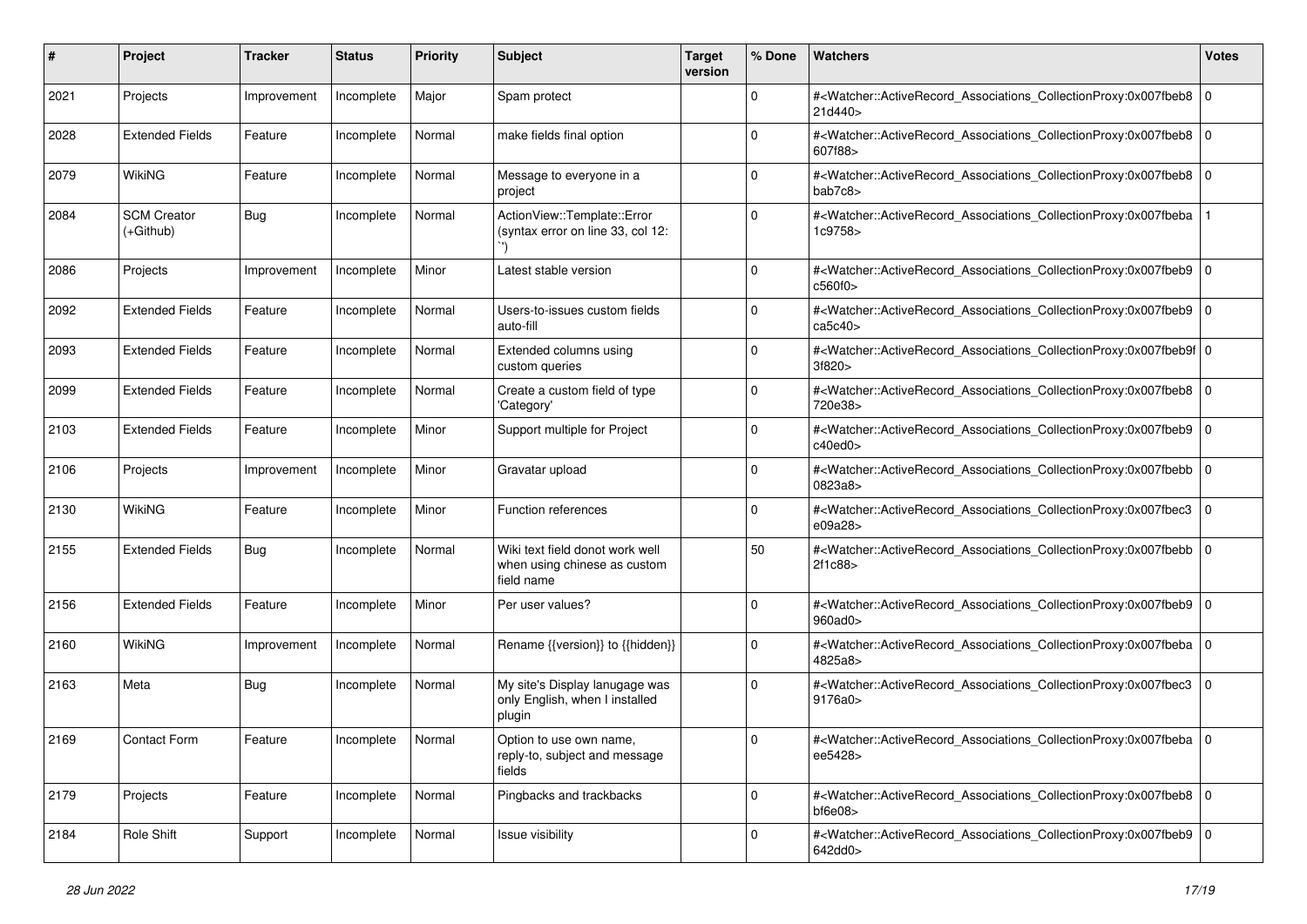| #    | Project                         | <b>Tracker</b> | <b>Status</b> | <b>Priority</b> | <b>Subject</b>                                                          | <b>Target</b><br>version | % Done      | Watchers                                                                                                                                                  | <b>Votes</b> |
|------|---------------------------------|----------------|---------------|-----------------|-------------------------------------------------------------------------|--------------------------|-------------|-----------------------------------------------------------------------------------------------------------------------------------------------------------|--------------|
| 2190 | Role Shift                      | <b>Bug</b>     | Incomplete    | Normal          | Unfortunately installation fails                                        |                          | $\mathbf 0$ | # <watcher::activerecord_associations_collectionproxy:0x007fbec3<br>b52208&gt;</watcher::activerecord_associations_collectionproxy:0x007fbec3<br>         | $\mathbf 0$  |
| 2201 | <b>SCM Creator</b><br>(+Github) | Feature        | Incomplete    | Normal          | Add feature auto create struct<br>directory for svn                     |                          | $\Omega$    | # <watcher::activerecord_associations_collectionproxy:0x007fbeb8<br>a02930&gt;</watcher::activerecord_associations_collectionproxy:0x007fbeb8<br>         |              |
| 2209 | Hooks Manager                   | Feature        | Incomplete    | Normal          | A templating language support                                           |                          | $\Omega$    | # <watcher::activerecord_associations_collectionproxy:0x007fbeba 0<br=""  ="">663d40&gt;</watcher::activerecord_associations_collectionproxy:0x007fbeba>  |              |
| 2213 | <b>Contact Form</b>             | <b>Bug</b>     | Incomplete    | Normal          | Unable to support Chinesel                                              |                          | $\mathbf 0$ | # <watcher::activerecord_associations_collectionproxy:0x007fbeba 0<br="">47ce78&gt;</watcher::activerecord_associations_collectionproxy:0x007fbeba>       |              |
| 2214 | <b>Project Sections</b>         | Feature        | Incomplete    | Normal          | Featured and disregarded<br>projects                                    |                          | $\Omega$    | # <watcher::activerecord_associations_collectionproxy:0x007fbeba 0<br=""  ="">17fab8</watcher::activerecord_associations_collectionproxy:0x007fbeba>      |              |
| 2220 | <b>Extended Fields</b>          | Feature        | Incomplete    | Normal          | Project specific custom fields                                          |                          | $\Omega$    | # <watcher::activerecord_associations_collectionproxy:0x007fbeba  <br="">081350&gt;</watcher::activerecord_associations_collectionproxy:0x007fbeba>       | $\mathbf 0$  |
| 2224 | WikiNG                          | Feature        | Incomplete    | Normal          | Option to disable glyphs?                                               |                          | $\Omega$    | # <watcher::activerecord_associations_collectionproxy:0x007fbeb9  <br="">956698&gt;</watcher::activerecord_associations_collectionproxy:0x007fbeb9>       | $\mathbf 0$  |
| 2225 | OpenID Fix                      | Bug            | Incomplete    | Normal          | OpenID::TypeURIMismatch                                                 |                          | $\mathbf 0$ | # <watcher::activerecord_associations_collectionproxy:0x007fbeb8 0<br="">cb9b10</watcher::activerecord_associations_collectionproxy:0x007fbeb8>           |              |
| 2234 | WikiNG                          | Enhancement    | Incomplete    | Minor           | Avatars in user links?                                                  |                          | $\Omega$    | # <watcher::activerecord_associations_collectionproxy:0x007fbec3<br>6ca640</watcher::activerecord_associations_collectionproxy:0x007fbec3<br>             | 0            |
| 2236 | <b>Extended Fields</b>          | <b>Bug</b>     | Incomplete    | Normal          | Hint Lost                                                               |                          | $\Omega$    | # <watcher::activerecord_associations_collectionproxy:0x007fbec3<br>b725d0&gt;</watcher::activerecord_associations_collectionproxy:0x007fbec3<br>         | $\mathbf 0$  |
| 2239 | <b>SCM Creator</b><br>(+Github) | <b>Bug</b>     | Incomplete    | Normal          | No default identifer                                                    |                          | $\Omega$    | # <watcher::activerecord_associations_collectionproxy:0x007fbec3<br>823f78&gt;</watcher::activerecord_associations_collectionproxy:0x007fbec3<br>         | $\mathbf 0$  |
| 2241 | <b>Extended Fields</b>          | Feature        | Incomplete    | Normal          | Informations I see on Calendar                                          |                          | $\Omega$    | # <watcher::activerecord_associations_collectionproxy:0x007fbeb8 0<br="">ad4408&gt;</watcher::activerecord_associations_collectionproxy:0x007fbeb8>       |              |
| 2242 | <b>Extended Fields</b>          | <b>Bug</b>     | Incomplete    | Normal          | Message "invalid statement:<br>STR_TO_DATE" when using<br><b>MS SQL</b> |                          | 30          | # <watcher::activerecord_associations_collectionproxy:0x007fbeba<br>a18878&gt;</watcher::activerecord_associations_collectionproxy:0x007fbeba<br>         |              |
| 2244 | WordMine                        | Improvement    | Incomplete    | Normal          | Import the project on blog index<br>open                                |                          | $\Omega$    | # <watcher::activerecord_associations_collectionproxy:0x007fbeba 0<br=""  ="">523430&gt;</watcher::activerecord_associations_collectionproxy:0x007fbeba>  |              |
| 2259 | <b>Contact Form</b>             | Feature        | Incomplete    | Normal          | Sender name in a message                                                |                          | $\mathbf 0$ | # <watcher::activerecord_associations_collectionproxy:0x007fbeba 0<br="">7afa50</watcher::activerecord_associations_collectionproxy:0x007fbeba>           |              |
| 2260 | <b>Contact Form</b>             | <b>Bug</b>     | Incomplete    | Normal          | Conflicting with<br>redmine_ckeditor plugin using<br>preview            |                          | $\mathbf 0$ | # <watcher::activerecord_associations_collectionproxy:0x007fbeb9f 0<br=""  ="">8def8&gt;</watcher::activerecord_associations_collectionproxy:0x007fbeb9f> |              |
| 2261 | <b>Extended Fields</b>          | Bug            | Incomplete    | Normal          | issues PDF view and<br>descriptions                                     | 0.2.4                    | $\mathbf 0$ | # <watcher::activerecord_associations_collectionproxy:0x007fbeba 0<br=""  ="">e19760&gt;</watcher::activerecord_associations_collectionproxy:0x007fbeba>  |              |
| 2266 | Hooks Manager                   | Translation    | Incomplete    | Normal          | Spanish translation                                                     |                          | 20          | # <watcher::activerecord_associations_collectionproxy:0x007fbebaf 0<br="">bca68</watcher::activerecord_associations_collectionproxy:0x007fbebaf>          |              |
| 2276 | Language Mix                    | Feature        | Incomplete    | Normal          | Group posts / show only the<br>primary article                          |                          | $\mathbf 0$ | # <watcher::activerecord_associations_collectionproxy:0x007fbeb9 0<br=""  ="">9ab170&gt;</watcher::activerecord_associations_collectionproxy:0x007fbeb9>  |              |